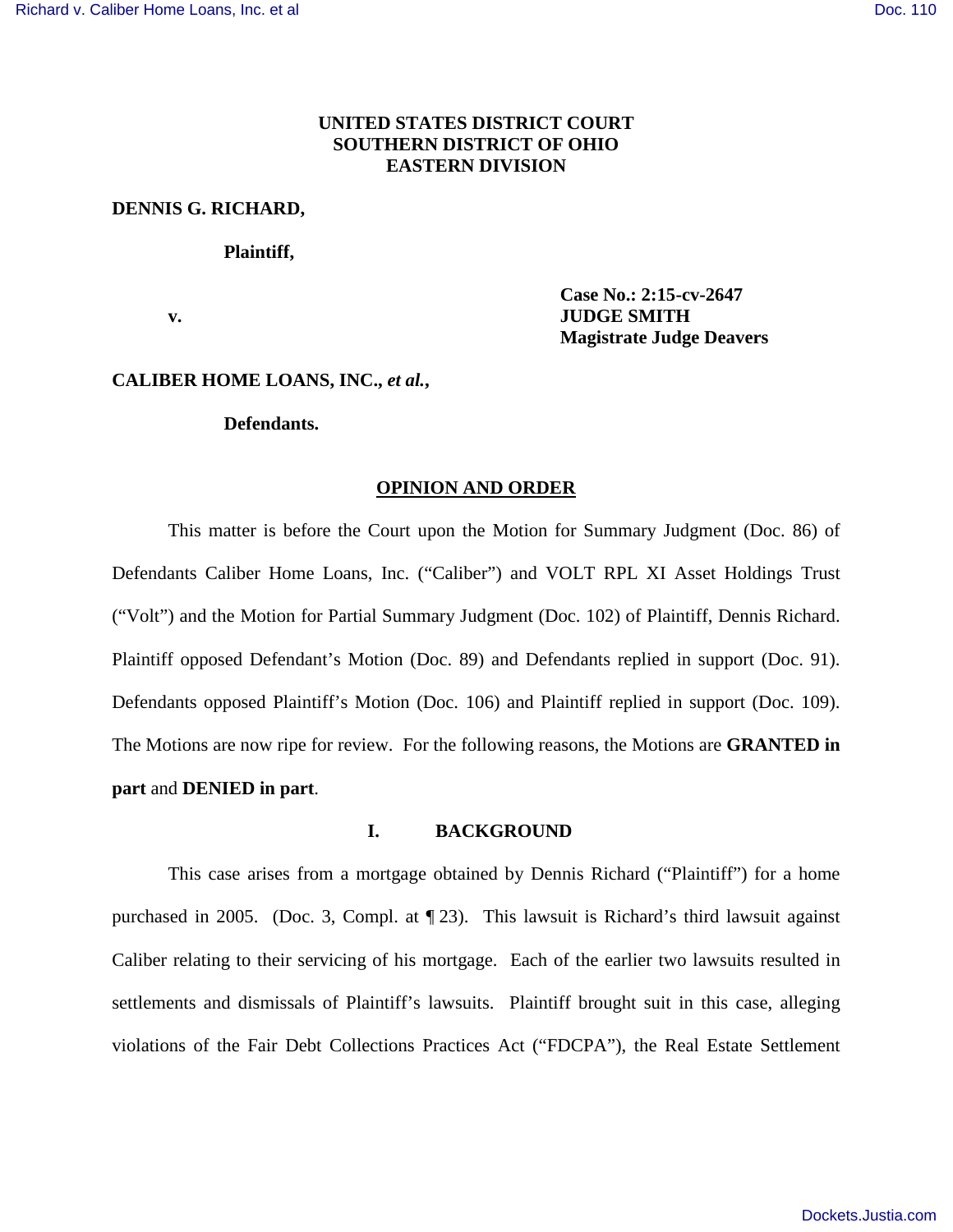Procedures Act ("RESPA"), 12 U.S.C. § 2601 *et seq.*, and the Truth in Lending Act ("TILA"), 15 U.S.C. § 1601, *et seq.*

The first lawsuit between the parties arose shortly after Caliber took over servicing of Plaintiff's loan from CitiMortgage in March 2011. While working with CitiMortgage, Plaintiff attempted to obtain a Home Affordable Modification Program ("HAMP") loan modification to reduce his monthly payments. (Doc. 1, Compl. at ¶ 33). As part of his attempts to obtain the HAMP modification, Plaintiff stopped paying his escrow and built up a deficiency in his escrow account. (*Id.* at ¶ 32; Doc. 102, October 2012 Statement at PAGEID# 2876 (showing \$8,857.32 escrow deficiency)). Before he could complete the required trial HAMP payments, Caliber took over the servicing of his loan and filed a foreclosure action against him. (Doc. 1, Compl. at ¶ 36; Doc. 74-1, Stipulated Exs. at PAGEID# 1056). The parties settled the case and signed a Mortgage Modification Agreement ("Mortgage Modification") on September 26, 2012. (Doc. 74-1, Stipulated Exs. at PAGEID# 1091–094). Following the first settlement, Plaintiff alleges that Caliber "incorrectly gave Mr. Richard a negative escrow account." (Doc. 89, Mem. Opp. at 2 (citing Doc. 84-9, Annual Escrow Account Disclosure Statement ("Escrow Statement"))). The First Settlement Agreement explicitly states that the "[u]nless expressly stated in the Loan Modification Agreement, the terms of the Note and Mortgage will continue to control." (Doc. 74-1, Stipulated Exs. at PAGEID# 1087).

The Mortgage Modification stated that Plaintiff owed unpaid fees or advances to Caliber of \$7,197.46 as of 8/27/2012. (*Id.* at PAGEID# 1091). The Mortgage Modification stated that Plaintiff's new principal and interest payment ("P&I") would be \$919.87 and his escrow would be \$442.80 for a total monthly payment of \$1362.67. (*Id.* at PAGEID# 1092). There is evidence that the agreed escrow payment of \$442.80 included payments for both the normal monthly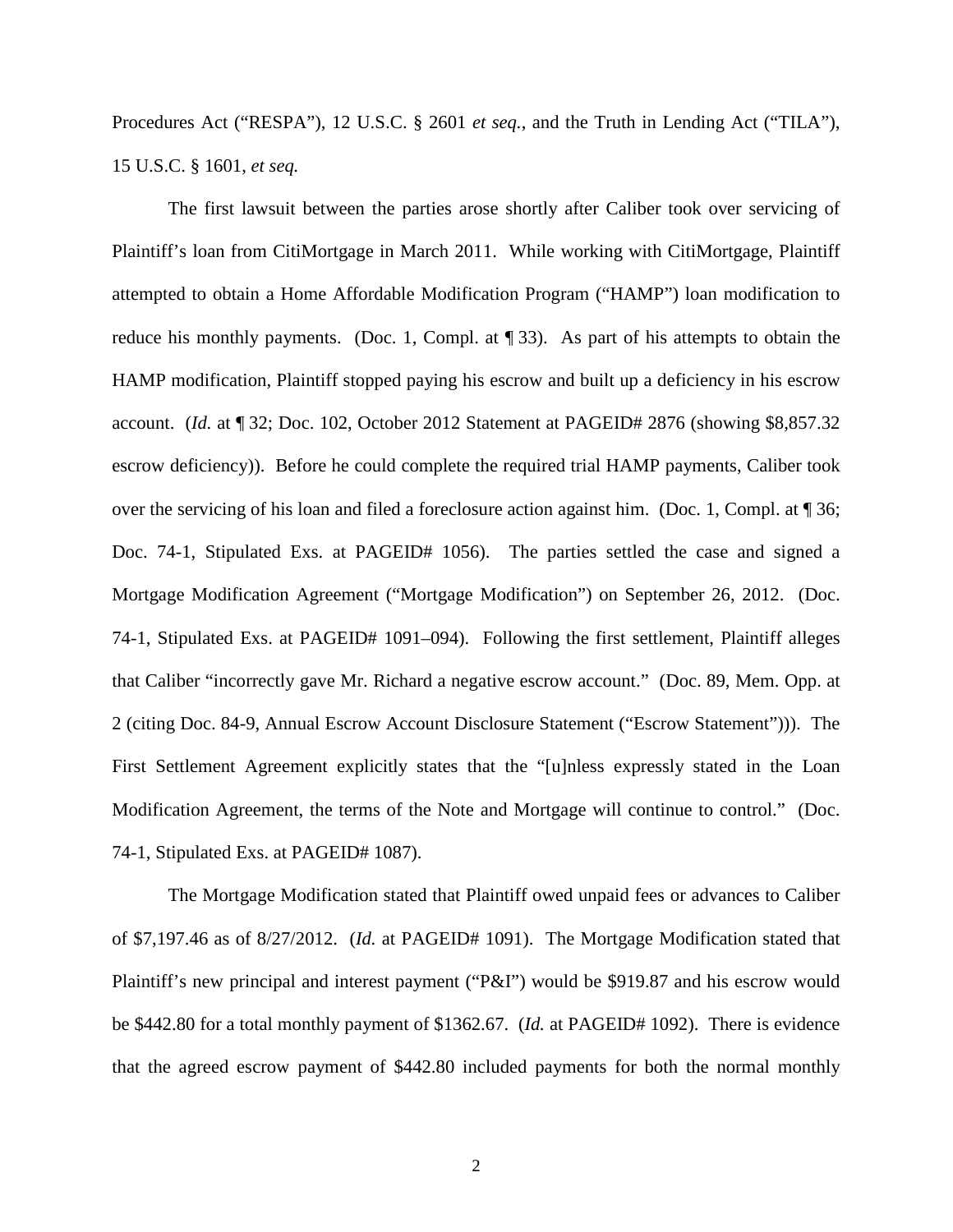escrow payment and an "escrow adjustment" payment designed to repay the existing deficiency.<sup>[1](#page-2-0)</sup> Further, there is nothing which expressly states that Caliber released Plaintiff from the liability of paying down the "unpaid fees or advances due to Servicer of \$7,197.46." (*Id.* at PAGEID# 1092). The Mortgage Modification further states that "Borrower has been advised of the amount needed to fully fund the T&I Escrow Account." (*Id.* at PAGEID# 1093).

On November 25, 2013, Caliber analyzed Plaintiff's escrow account and sent him an Annual Escrow Statement. (Doc. 84-9, 2013 Annual Escrow Statement). The Escrow Statement stated that in September 2012, Plaintiff had an actual escrow balance of -\$7102.71. (*Id.*). The statement also noted that Plaintiff's insurance and tax bills had increased from \$3633.30 to \$4030.09 in the last year. *(Id.)*. The negative escrow balance and the increased tax and insurance bills necessitated both an increased escrow payment (from \$302.77 to \$335.84) and an increased escrow adjustment payment (from \$163.36 to \$214.41). (*Id.*). The Escrow Statement informed Plaintiff that his regular monthly payment would be increasing from \$1406.00 to \$1470.12. (*Id.*).

Plaintiff sued Caliber and VOLT again in April 2014, alleging that Defendants breached the First Settlement Agreement by asking for fees, charges, interest, and escrow deficiencies. (Doc. 74-1, Stipulated Exs. at PAGEID#1107–108, ¶¶ 1–5). The parties would eventually settle the case, but the discussions and payments while the case was pending are important to this matter. While the case was pending, Plaintiff allegedly made payments below \$1470.12, starting in May 2014. From May 2014, until January 2015, Plaintiff paid Caliber \$1255.71. (Doc. 84-

 $\overline{a}$ 

<span id="page-2-0"></span><sup>&</sup>lt;sup>1</sup> Plaintiff's 2013 Annual Escrow Statement shows a monthly escrow payment of \$335.84 and the December 2014 Annual Escrow Statement shows a payment of \$333.94. (Doc. 84-9, 2013 Annual Escrow Statement; Doc. 86-3, Alexis Aff. Ex. 4 at PAGEID# 2374). It is unlikely that Plaintiff's base escrow payment would have dropped from \$442.80 to \$335 in a year. Deficiencies in escrows can build up from non-payment and from increases in the price of home insurance and tax bills.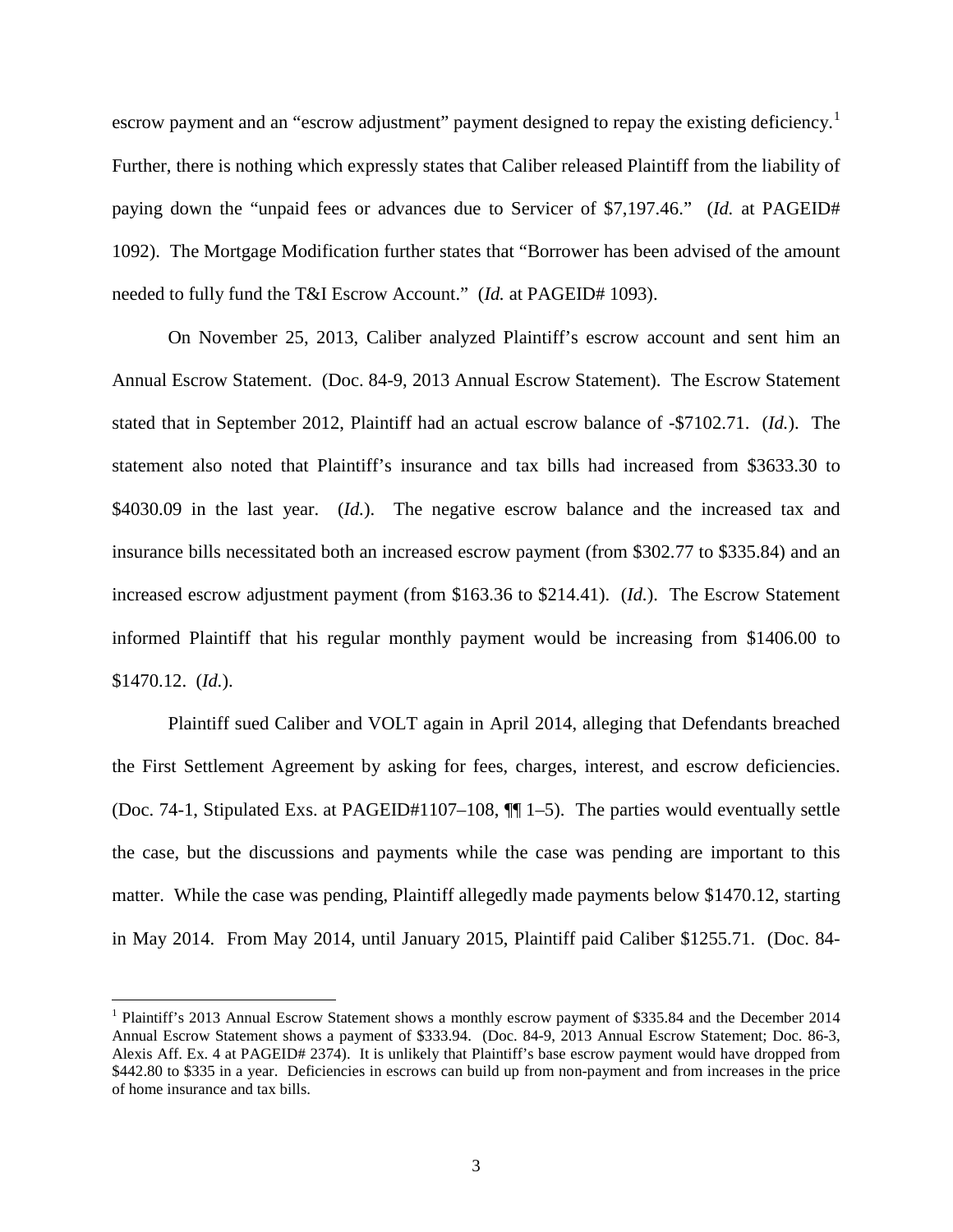11, Checks at 1–8). This payment was \$214.41 below the payment Caliber requested until October, and \$118.87 below the payment Caliber requested in November and December. (*Id.*).

Prior to the Second Settlement Agreement being signed, Counsel for Caliber, attorney Greg Folland informed Plaintiff's counsel, Andrew Gerling on December 17, 2014, that "your client did not and has not made the correct full payment for some time," and that Plaintiff was past due for November and December. (Doc. 74-1, Stipulated Exs. at PAGEID# 1199-200). On December 22, 2014, Plaintiff's counsel emailed Caliber's counsel asking if Plaintiff needed to send only \$240 to get caught up. (*Id.*). Caliber's counsel did not respond. (*Id.*). Caliber alleges Plaintiff needed to pay \$1493.45—an amount consisting of the full amount of the December 2014 monthly payment, and \$118.87 that was short in the November payment. (Doc. 86-3, Alexis Aff. at ¶ 27). Caliber claims that Plaintiff knew he owed \$1493.45 at this time and that it was understood that he would pay that amount he owed toward his monthly payments. (*Id.* at ¶ 29). In December 2014, Caliber sent a second Escrow Analysis to Plaintiff noting that he had a shortage of \$7246.55. (*Id.* at Ex. 4, PAGEID# 2374).

Plaintiff signed the 2nd Settlement agreement on December 17, 2014 and Caliber signed on January 8, 2015. In the Second Settlement Agreement Caliber and Plaintiff agreed that Caliber would "spread the repayment of current escrow deficiency shortage over a period of sixty (60) months." (Doc. 74, Second Settlement Agreement at 1). As part of the settlement, Caliber agreed to pay Plaintiff \$20,750 in exchange for settlement and to waive the interest and fees that Caliber had asked him to pay. (*Id.*). E-mails between counsel for the parties also show that Caliber agreed to spread the shortage over 60 months by reducing Plaintiff's monthly payment to \$1370 and that Plaintiff's attorney stated that Plaintiff agreed that he could pay that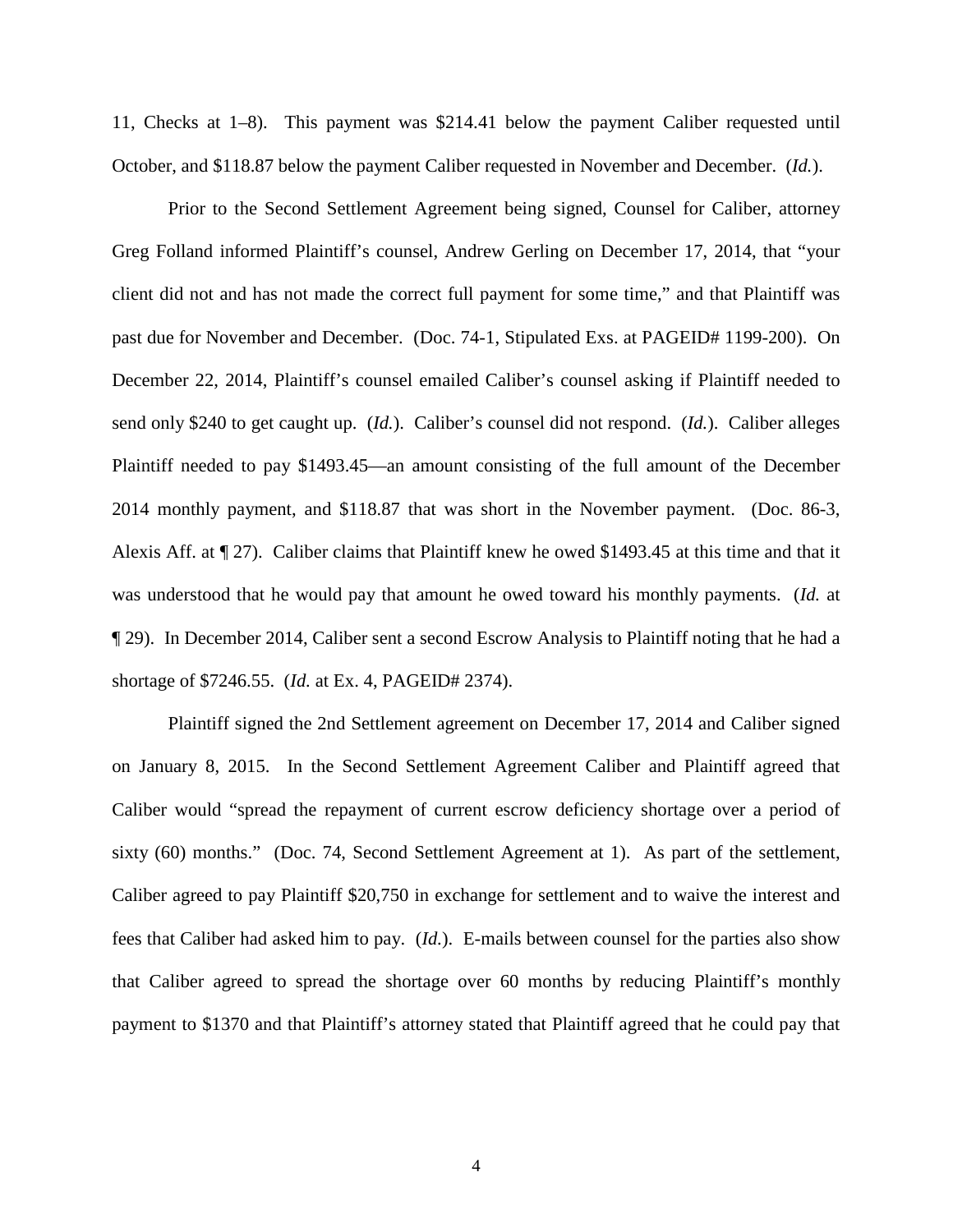amount. (Doc. 74-1, Stipulated Exs. at PAGEID# 202–07). Again, neither party delineated how that payment would be divided. (*Id.*).

A December 2014 Escrow Analysis states that Plaintiff's new payment will be \$120.77. (Doc. 86-3, Alexis Aff. Ex. 4 at PAGEID# 2374). The December Escrow Analysis states that the P&I remained at \$919.87, the Escrow was reduced to \$333.94, and Plaintiff owed an escrow adjustment of \$1374.58. (*Id.*). After the settlement, Plaintiff increased his payment to \$1370 and eventually to \$1374.58. (Doc. 84-11, Checks at 9).

In a March 16, 2015 statement, Caliber informed Plaintiff that he had a past due amount of \$2749.16, a monthly payment due of \$1374.58, and unapplied funds of \$1127.68. (Doc. 84-1, March 2015 Mortgage Statement at PAGEID# 1839). This meant that in addition to his monthly payment of \$1374.58, Plaintiff owed \$1621.48 to Defendants to become current on his mortgage. Plaintiff alleges this is the first time Caliber informed Plaintiff that he was past due despite the earlier email from Caliber's counsel to Plaintiff's counsel informing Plaintiff that he made insufficient payments for months. It is not entirely clear from where the \$1621.48 figure derives as neither party directs the Court to statements showing the building up of that sum. Caliber alleges that the past due amount had increased since December 2014 "due to fees, charges and expenses as permitted by the terms of the Note and Mortgage." (Doc. 86-3, Alexis Aff. at ¶ 31). On the back of the mortgage statement, it stated: "Notice of Error, Requests for Information and Qualified Written Requests (as defined in RESPA) must be sent to: PO BOX 24610, Oklahoma City, OK 73124" (*Id.* at PAGEID# 1840).

Regardless of whether Plaintiff actually owed \$1621.48 to Caliber or whether Caliber properly spread out the escrow deficiency payments, the remainder of this case revolves around three Qualified Written Requests ("QWR") sent by Plaintiff to Caliber. The first two QWRs

5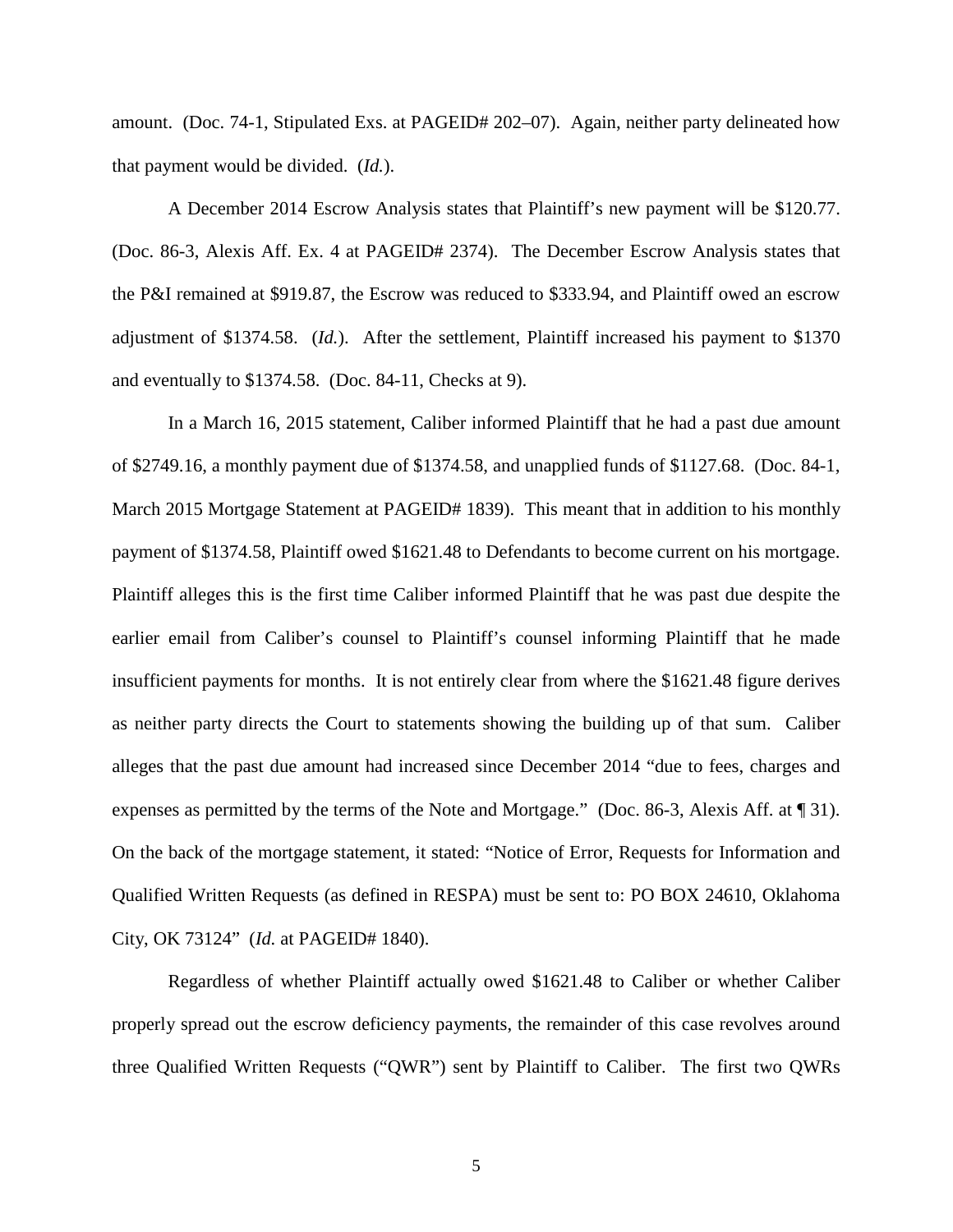were sent in April and August 2013, prior to the second lawsuit. (Doc. 74-1 Stipulated Exs. at PAGEID# 1096–99). In the First QWR, Plaintiff asked for the following items in accordance with RESPA:

- 1. The name, address, and telephone number of the owner of the note, plus the name of the master servicer of the note.
- 2. The date that the current note holder acquired the note, and from whom it was acquired.
- 3. The date your company began servicing the loan.
- 4. A complete payment history of how payments and charges were applied, including the amounts applied to principal, interest, escrow, and other charges.
- 5. The current interest rate on this loan and an accounting of any adjustments.
- 6. A complete copy of the loan closing documents, including a copy of the note, mortgage, and any modifications thereof.
- 7 A copy of all appraisals, property inspections, and risk assessments completed for this account.

(*Id.* at PAGEID# 1096). The First QWR also asked for "the name, address, and telephone number of the owner of his obligation plus the master servicer of his obligation," in accordance with TILA. (*Id.* at PAGEID# 1097). The Second QWR specifically asked for clarification of the interest, fees, and escrow balance that would form the basis of the second lawsuit. (*Id.* at PAGEID# 1099).

The Third QWR was sent on April 15, 2015, by Plaintiff's Counsel to Caliber's Counsel. (*Id.* at PAGEID# 1255–56). Prior to the sending of the Third QWR, Plaintiff's Counsel asked Caliber's counsel if Plaintiff's Counsel could contact Caliber on Plaintiff's behalf. The attorneys had the following exchange:

Gerling: "Mr. Richard has asked that I contact Caliber regarding the alleged missed payment. I advised him I cannot communicate with Caliber so long as it has representation without express consent. Please advise if I may contact Caliber directly."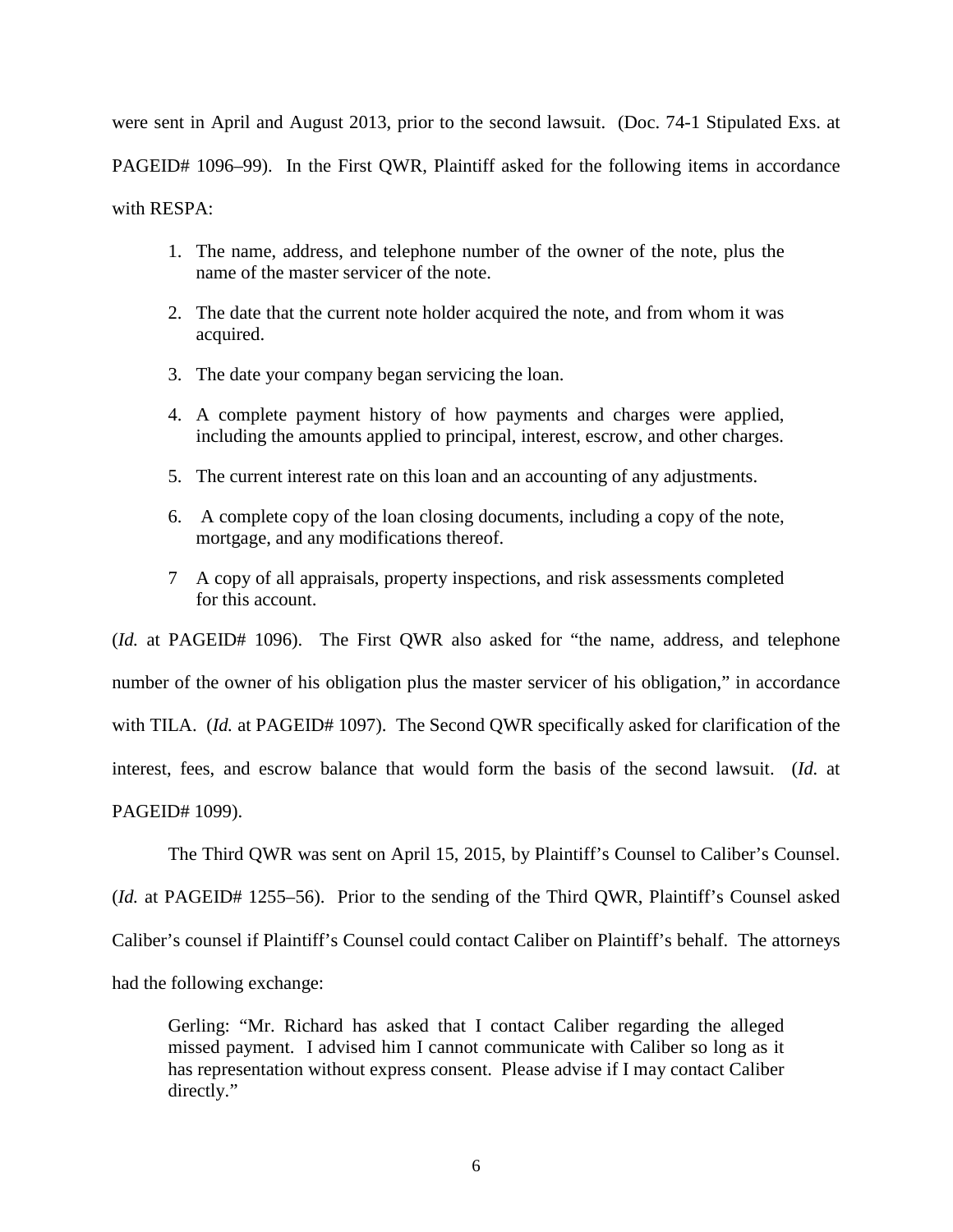Folland: "No you can't. Is there some reason he cannot do so?"

Gerling: "Mr. Richard's efforts to communicate with Caliber only result in frustration as evidenced by the history of litigation between the parties."

(*Id.* at PAGEID# 1218–19). Based on this conversation, the Third QWR states: "Dear Attorney" Folland, I [Andrew Gerling] represent Dennis G. Richard with respect to the above-referenced account. Pursuant to Ohio Professional Rule of Conduct 4.2, and given your refusal to consent to allow me to contact Caliber Home Loans ("Caliber") directly. I am sending this request directly to you on behalf of your client." (*Id.* at PAGEID# 1255). Plaintiff mailed this letter to Caliber's counsel's address. (*Id.*). In the letter, Plaintiff disputes his past due amount as not being owed and states that he made all payments timely during and since the conclusion of the second lawsuit. (*Id.*). He also asked for the following information:

- 1. Identify specifically the exact month(s), and the amount(s) of the payment, Caliber claims Mr. Richard did not submit resulting in the past due amount.
- 2. Identify specifically any and all fees, charges, and advances assessed against this account from December 17, 2014 to the present.
- 3 The name, address, and telephone number of the owner of the note, plus the name of the master servicer of the note.
- 4. The date that the current note holder acquired the note and mortgage, and from whom they were acquired.
- 5. The date Caliber began servicing the loan.
- 6. A complete payment history of how payments and charges were applied, including the amounts applied to principal, interest, escrow, and other charges.
- 7. The current interest rate on this loan and an accounting of any adjustments.
- 8. A statement of the amount necessary to reinstate this loan.
- 9. A complete copy of the loan closing documents, including a copy of the note and mortgage.
- 10. A copy of all appraisals, property inspections, and risk assessments completed for this account.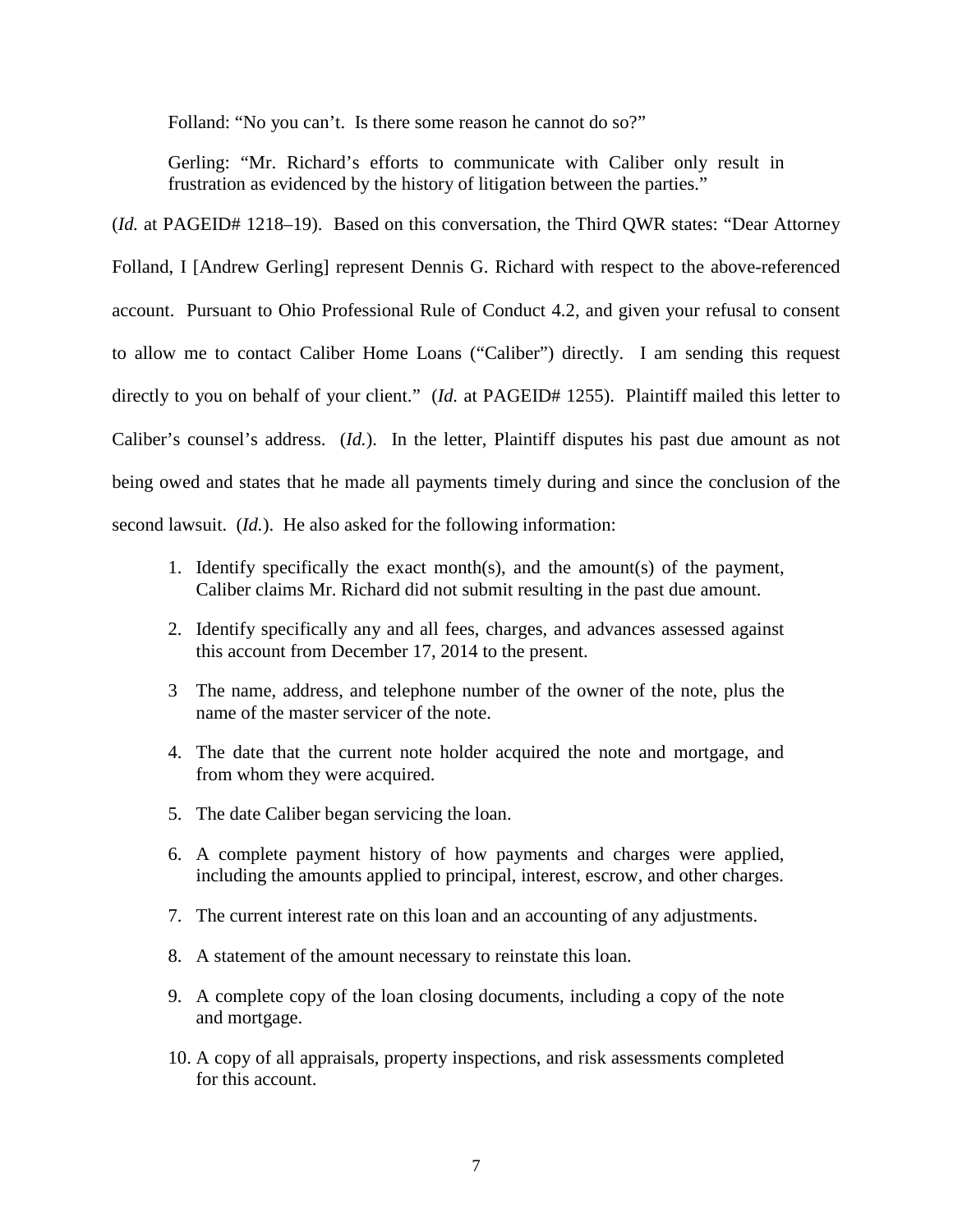# 11. Caliber's preferred address for receiving QWRs and notices of error, if it differs from the address this QWR was sent to.

(*Id.* at PAGEID# 1255–56). As with the First QWR, Plaintiff again asked for "the name, address, and telephone number of the owner of their note, plus the name of the master servicer of their note" in accordance with TILA. (*Id.*).

After Plaintiff's Third QWR, Caliber sent Plaintiff four letters, dated April 21, 2015, April 24, 2015, May 1, 2015, and May 22, 2015. The first letter informed Plaintiff that he was in default and that he owed two payments of \$1374.58 for March, 2015 and April 2015. (Doc. 74- 1, Stipulated Exs. at PAGEID# 1261). It stated that Plaintiff still had \$1123.10 in unapplied funds and that he needed to pay \$1626.06 to cure his default. (*Id.*). Neither party explains why Plaintiff's monthly payment is sometimes  $$1370$  and later  $$1374.58$ <sup>[2](#page-7-0)</sup> Despite being sent less than a month after the March 16, 2015 Statement, this Caliber response notes that Plaintiff's past due amount is the same as it was before, but that his unapplied funds have reduced from \$1127.68 to \$1123.10. (*Id.*). Neither party explains the change in this number.

Caliber's April 24, 2015 letter informed Plaintiff that his loan is due for the March 1, 2015 and subsequent payments, that Caliber began servicing the loan on March 1, 2011 and that the last payment was received on March 30, 2015. (*Id.* at PAGEID# 1265–66). Caliber again told Plaintiff that his reinstatement amount was \$1626.06. (*Id.*). It also included an accounting of Plaintiff's payoff quote noting that he to pay off his mortgage, he would owe \$131679.83 in principal, \$2473.06 in accrued interest, \$28 as a reconveyance fee, \$7234.24 in escrow deficit,

 $\overline{a}$ 

<span id="page-7-0"></span><sup>&</sup>lt;sup>2</sup> The payments made in January, February, and March of 2015 were for \$1370. (Doc.84-11, Checks at PAGEID# 1915–17). The checks written in April, May, and June were for \$1374.58. (*Id.* at PAGEID# 1918–20). Plaintiff's own notes on the payment slips indicate his escrow payment increased by \$4.71. (*Id.*). The checks written on August 24, August 25, October 21, and November 25 were for \$1375. (*Id.* at 1921–24).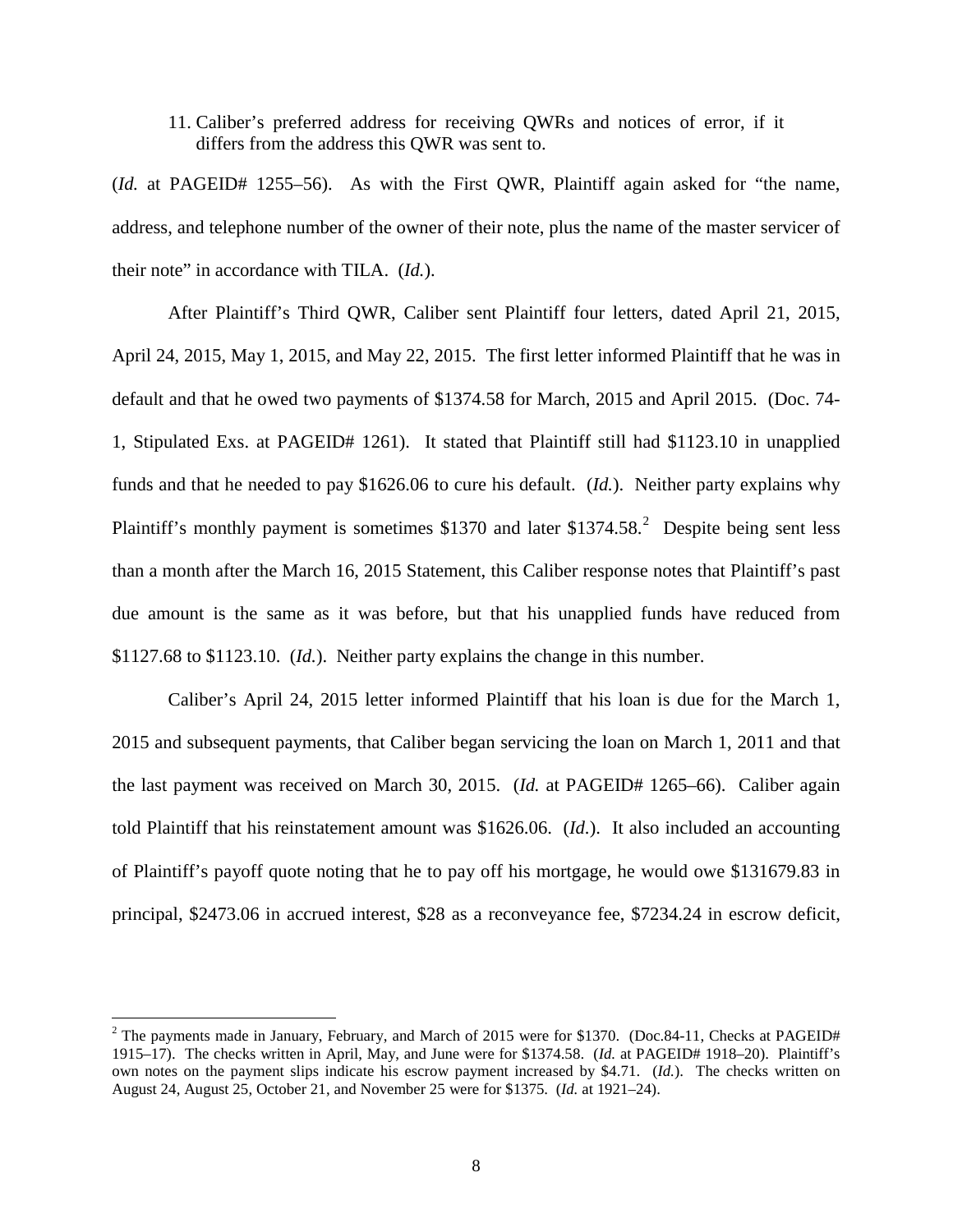and that he had \$1123.10 in unapplied funds. (*Id.* at PAGEID# 1269). The May 1, 2015 letter was a past due notice which contained little new information. (*Id.* at PAGEID# 1272).

Caliber sent another letter on May 22, 2015, directly responding to Plaintiff's Third QWR. The letter informs Plaintiff that his past due amount "reflects his past due payments for the month of March 2015 and April 2015 monthly payments." (*Id.* at PAGEID# 1275). Caliber also responded to the Plaintiff's numbered requests:

- 1. Please refer to enclosed payment history.
- 2. Caliber has not accessed [sic] fees, charges and advances against this acct from December 17, 2014 to the present. Please refer to enclosed payment history.
- 3. Please refer to enclosed copy of the Adjustable Rate Note.
- 4. Caliber Home Loans Inc. is the current Note holder. We acquired the loan March 1, 2011 from Citimortgage.
- 5. March 1, 2011.
- 6. Please refer to enclosed payment history.
- 7. Current interest rate to date 6.000%.
- 8. Please refer to enclosed billing statement
- 9. Please refer to enclosed documents.
- 10. Caliber has not completed property inspections and risk assessments to this account.
- 11. Not applicable.

## (*Id.* at PAGEID# 1274–75).

Plaintiff filed this lawsuit against Caliber and VOLT, alleging violations of RESPA,

TILA, and the FDCPA alleging that Defendants' actions in this case were violations of all three federal statutes. Defendants counterclaimed for breach of contract, alleging that Plaintiff breached the Second Settlement Agreement by disputing amounts owed which he waived in the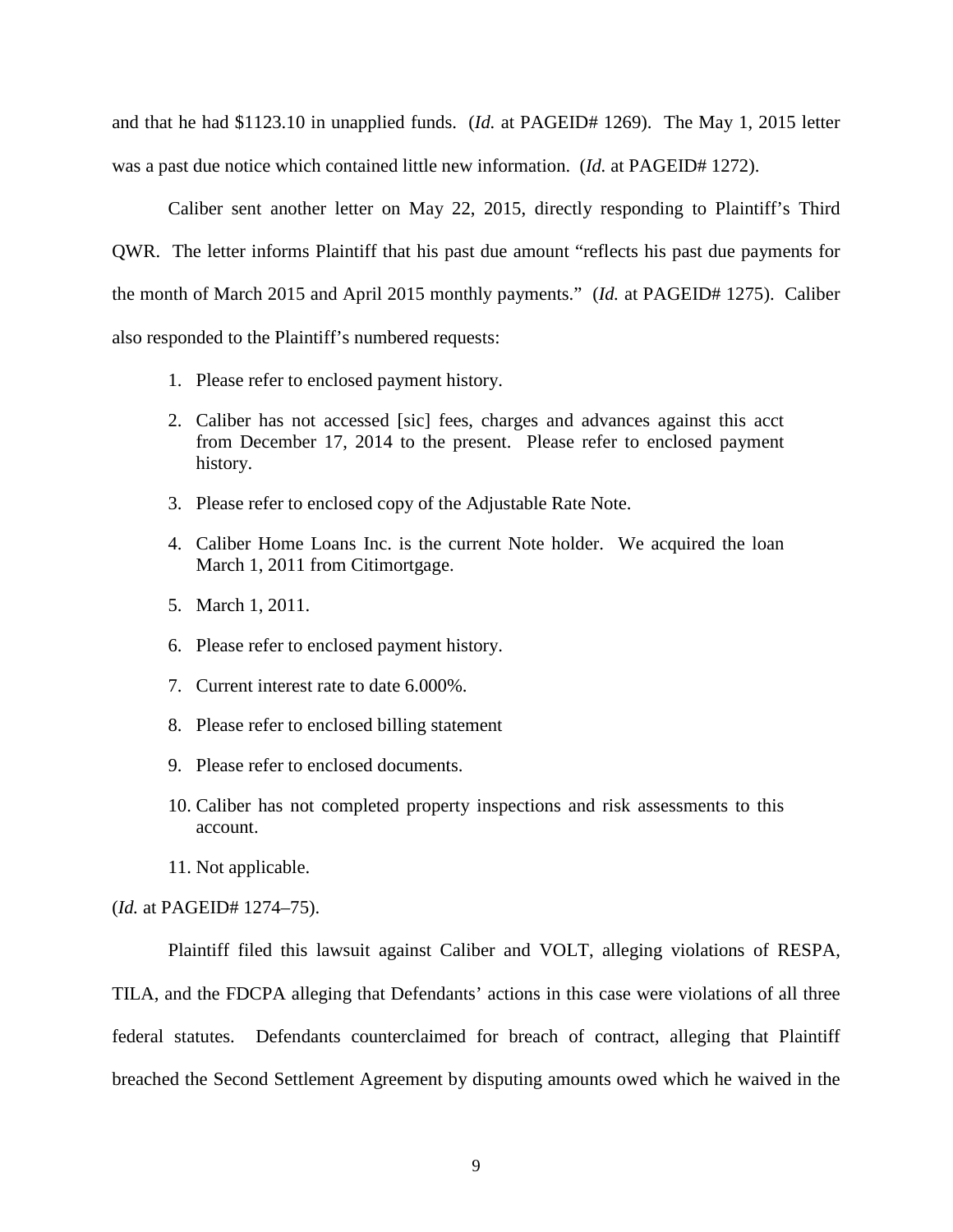Second Settlement Agreement. The parties have now filed cross-motions for summary judgment as to both Plaintiff's Complaint and Defendants' counterclaims.

## **II. STANDARD OF REVIEW**

Both Plaintiff and Defendants moved for summary judgment pursuant to Rule 56 of the Federal Rules of Civil Procedure. Summary judgment is appropriate "if the movant shows that there is no genuine dispute as to any material fact and the movant is entitled to judgment as a matter of law." Fed. R. Civ. P. 56(a). The Court's purpose in considering a summary judgment motion is not "to weigh the evidence and determine the truth of the matter" but to "determine whether there is a genuine issue for trial." *Anderson v. Liberty Lobby, Inc.*, 477 U.S. 242, 249 (1986). A genuine issue for trial exists if the Court finds a jury could return a verdict, based on "sufficient evidence," in favor of the nonmoving party; evidence that is "merely colorable" or "not significantly probative," however, is not enough to defeat summary judgment. *Id.* at 249– 50.

The party seeking summary judgment shoulders the initial burden of presenting the court with law and argument in support of its motion as well as identifying the relevant portions of "'the pleadings, depositions, answers to interrogatories, and admissions on file, together with the affidavits, if any,' which it believes demonstrate the absence of a genuine issue of material fact." *Celotex Corp. v. Catrett*, 477 U.S. 317, 323 (1986) (quoting Fed. R. Civ. P. 56). If this initial burden is satisfied, the burden then shifts to the nonmoving party to set forth specific facts showing that there is a genuine issue for trial*. See* Fed. R. Civ. P. 56(e); *see also Cox v. Kentucky Dep't of Transp.*, 53 F.3d 146, 150 (6th Cir. 1995) (after burden shifts, nonmovant must "produce evidence that results in a conflict of material fact to be resolved by a jury"). In considering the factual allegations and evidence presented in a motion for summary judgment,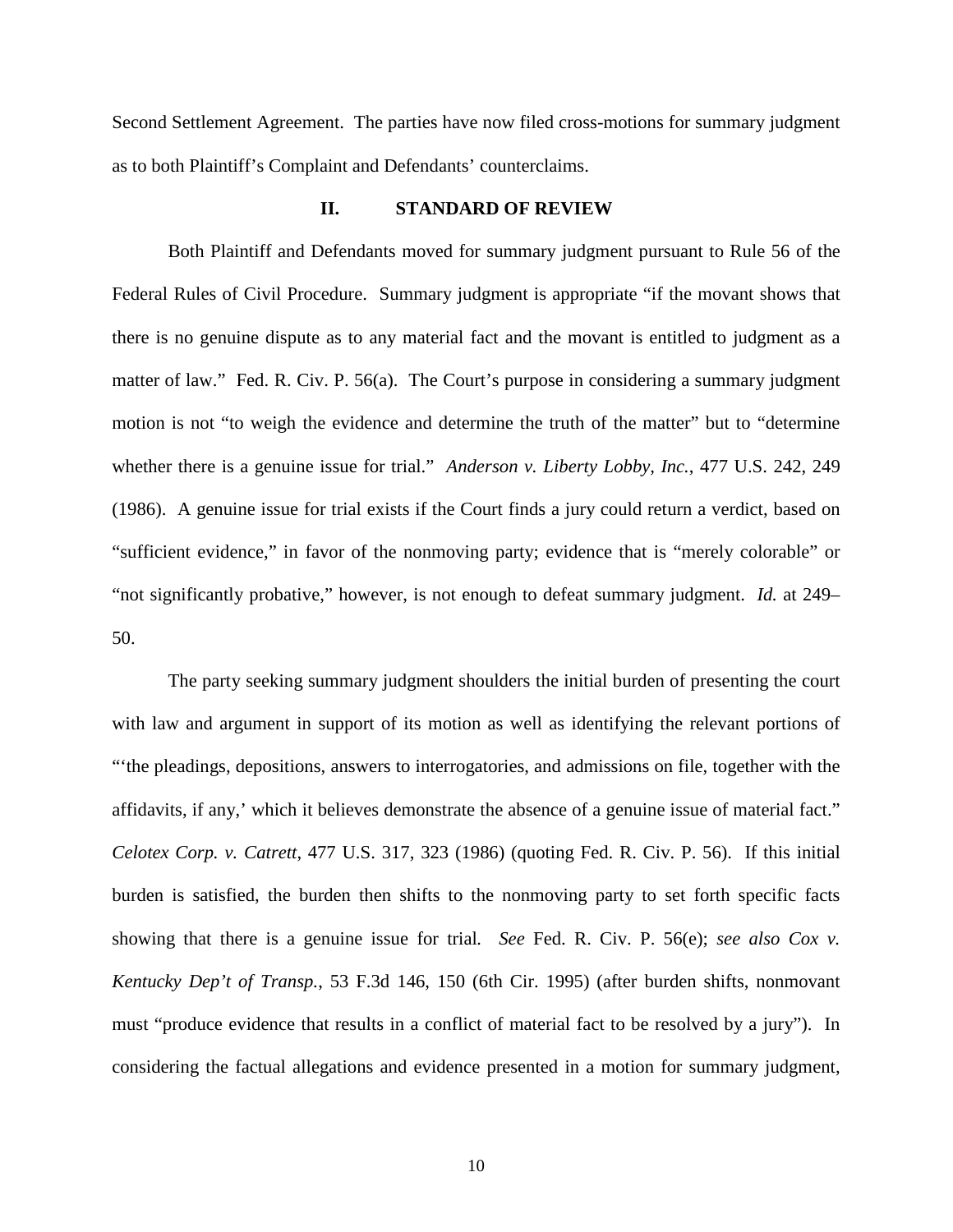the Court must "afford all reasonable inferences, and construe the evidence in the light most favorable to the nonmoving party." *Id*.

That the parties have filed cross-motions for summary judgment does not alter the Court's standard of review. *See Taft Broad. Co. v. United States*, 929 F.2d 240, 248 (6th Cir. 1991) ("[T]he standards upon which the court evaluates the motions for summary judgment do not change simply because the parties present cross-motions."). Thus, in reviewing crossmotions for summary judgment, the Court must still "evaluate each motion on its own merits and view all facts and inferences in the light most favorable to the non-moving party." *Wiley v. United States*, 20 F.3d 222, 224 (6th Cir. 1994).

### **III. DISCUSSION**

Defendants moved for summary judgment as to all of Plaintiff's claims and their own remaining claims. Plaintiff's Partial Motion for Summary Judgment asks for judgment as to his RESPA, TILA, and FDCPA claims and as to Defendants claims. Before addressing the specific statutory claims, the Court will first address the debt that Caliber claims Plaintiff failed to pay.

#### **A. Whether Plaintiff Owed the Past Due Amount**

Caliber claims the debt it informed Plaintiff he owed stems from underpayments in 2014 when he chose not to make his escrow adjustment payments. The Court has made numerous efforts to trace the amounts that were allegedly due from the duplicitous and numerous filings in this case without success. There is no genuine issue of material fact that after the First Settlement Agreement, Plaintiff still had an escrow deficiency and was therefore required to pay an escrow adjustment. There is also no genuine issue of material fact that Plaintiff unilaterally decided to stop paying the amount of that adjustment in May 2014.

Although Plaintiff indicated that his short payments were to cover his P&I and his escrow, Plaintiff's decision to underpay his amount due in 2014 did not solely increase his or fail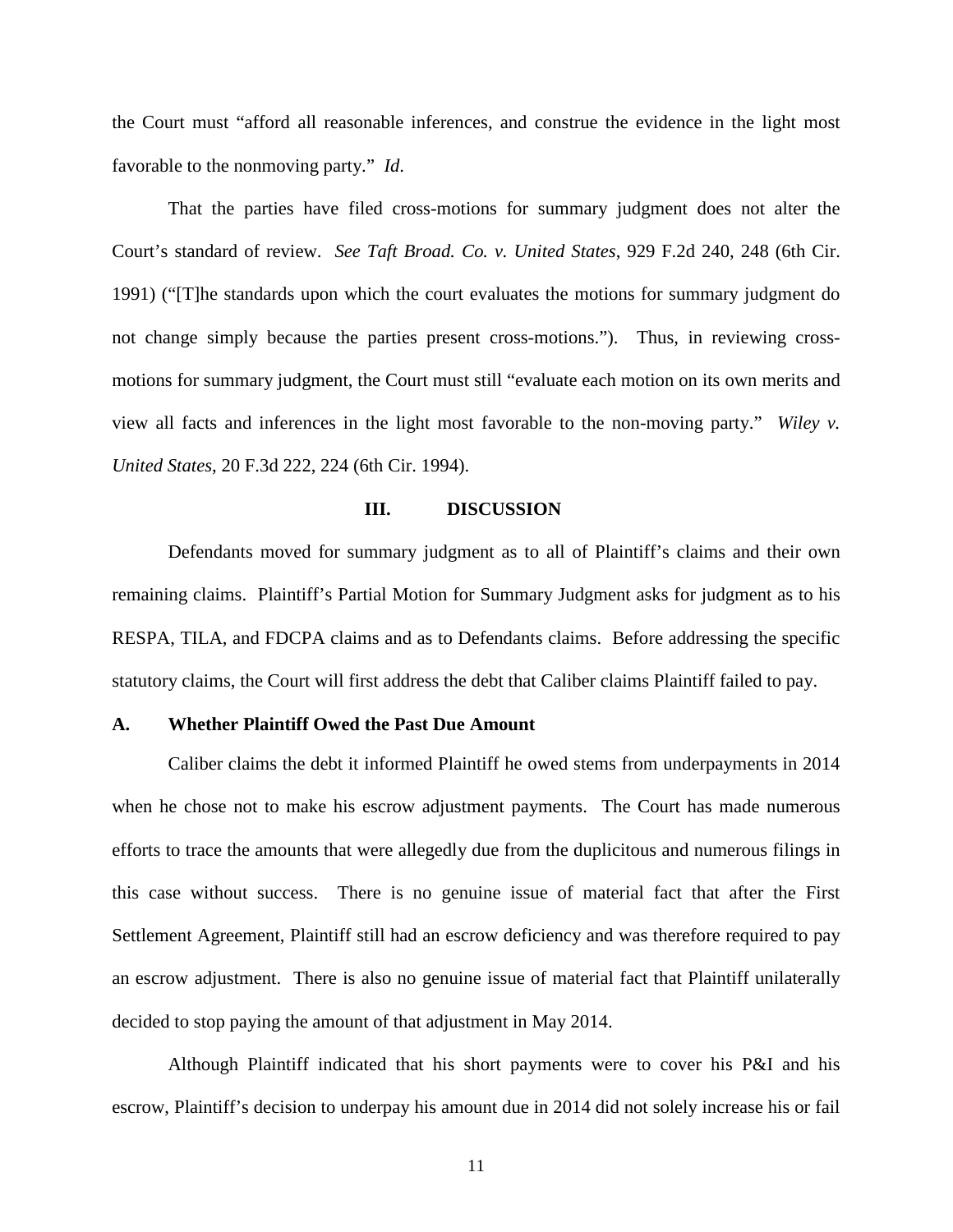to reduce his escrow deficiency because Plaintiff does not get to determine how his payments are applied. The Mortgage between the parties states that partial payments may be held until the borrower makes a payment to bring the loan current, at which time, the funds are "applied in the following order of priority: (a) interest due under the note; (b) principal due under the note; (c) amounts due under Section 3." (Doc. 74-1, at PAGEID# 1043). Section 3 concerns the escrow. (*Id.*). Essentially, the Mortgage gives Caliber the right to apply insufficient payments to outstanding balances first before applying the funds to the P&I for the next payment. In this case, when Plaintiff underpaid by \$214.41 in May 2014, then upon receiving the June 2014 payment, Caliber applied \$214.41 from the June payment to the May payment to bring the May payment current. Then, the June payment was \$428.62 short and was held until Plaintiff paid that balance off. Payment 3, in July 2014 provided the funds to bring the June payment current but then the July payment was \$643.23 short. As this process went on, Plaintiff's amount due became greater than just the escrow balance and his payments begin to be short on his P&I. The October payment then needed \$1286.46 from the November payment to make his account current.

To this day, Plaintiff still has not fully paid down the full escrow deficiency that existed prior to the First Settlement Agreement. Accordingly, at the time of the Second Settlement Agreement, Plaintiff had (1) an escrow deficiency that has existed since before the First Settlement Agreement and has been reduced slightly by his payments in 2014; and (2) a past due amount that exists from his short payments in 2014. The Court will address each in turn.

#### **1. Escrow Deficiency**

The parties agreed in the Second Settlement Agreement that Caliber would spread the escrow deficiency over 60 months. There is no genuine issue of material fact that this occurred.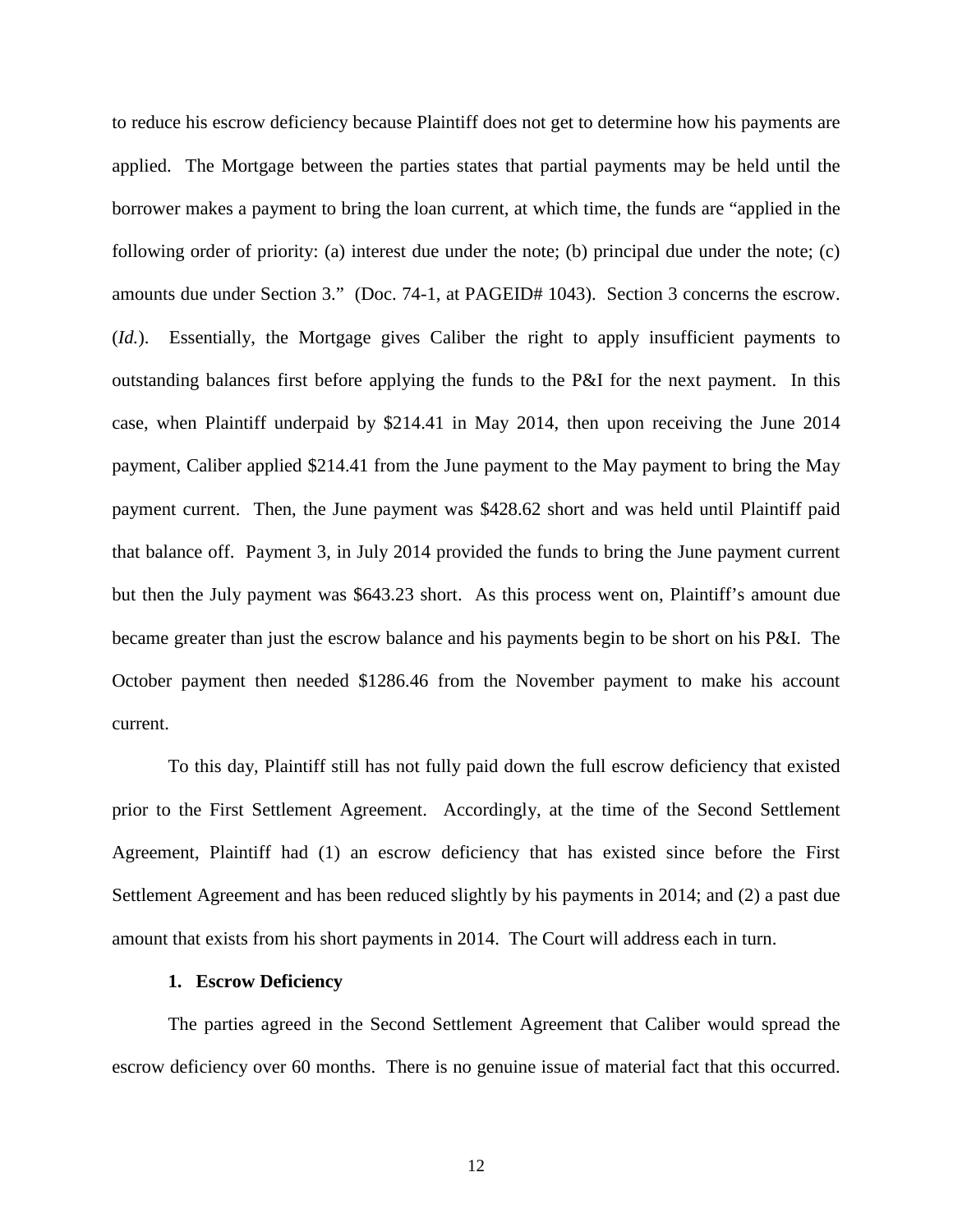Plaintiff's belief that this amount was not spread out stems from the misunderstanding that his short payments in 2014 only increased his escrow shortage. Caliber's December 2014 escrow analysis states that in October 2014, Plaintiff's escrow was deficient by \$5153.80. The "Total Escrow Shortage" amount was  $-$ \$7246.55.<sup>[3](#page-12-0)</sup> Spread over sixty months, that adjustment would cost Plaintiff \$120.77 per month. The Escrow Analysis also states that Plaintiff's regular escrow deposit at the time was \$333.94 and that the adjustment was \$120.77 for a total of \$451.74. In May 2015, Plaintiff paid \$454.71 towards his escrow. Accordingly, Plaintiff's contention that Caliber breached the Second Settlement Agreement by failing to spread out the escrow is incorrect. Summary judgment in favor of Defendants is **GRANTED** as to any claim that Caliber violated the FDCPA or breached the Second Settlement Agreement for failing to spread out the escrow shortage,

#### **2. Past Due Payments**

 $\overline{a}$ 

Next, the Court must address whether Caliber or Plaintiff have sufficiently proven that the amount requested in the March 2015 statement was either due or not due respectively. The Court has been unable to determine whether the figures provided by Caliber were actually due and owing at the time Caliber asked for them. First, Caliber contends that Plaintiff owed \$1493.45 as of December 17, 2014. The Court cannot reproduce this figure from the documents provided at this time. Caliber alleges that Plaintiff was aware of this amount at the time he signed the Second Settlement Agreement but there is no evidence to support such an assertion. While it is true that Caliber's counsel informed Plaintiff's counsel that Plaintiff had made short payments, there is no evidence the figure of \$1493.45 was ever communicated to Plaintiff or his representatives. Further, Alexis also states that this amount increased "due to fees, charges, and

<span id="page-12-0"></span><sup>&</sup>lt;sup>3</sup> The "Total Escrow Shortage" is the sum of the expected low balance in the escrow account over the next year and the Allowable Required Balance.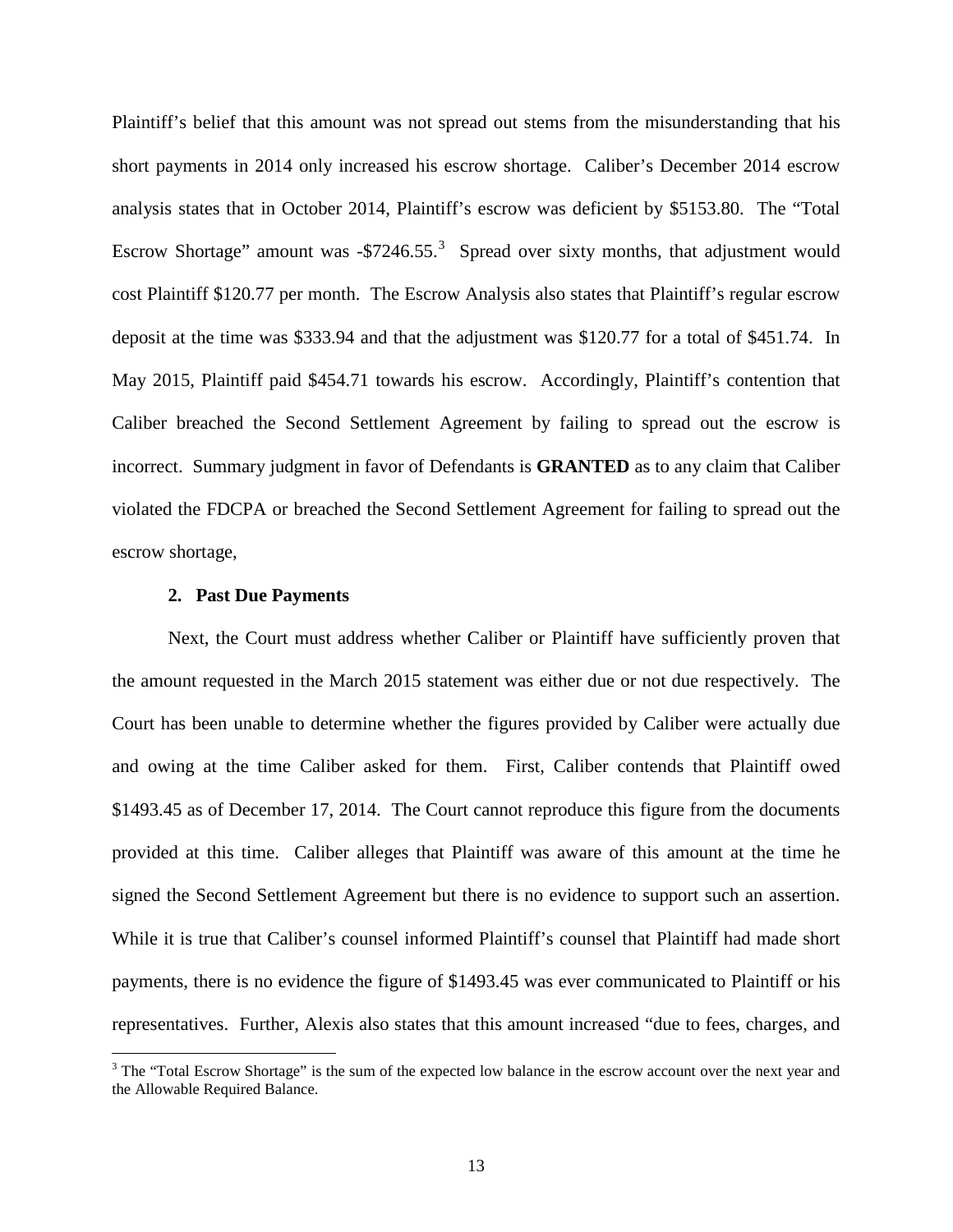expenses as permitted by the terms of the Note and the Mortgage." (Doc. 86-3, Alexis Aff. at ¶ 31). This too is insufficient to show that Plaintiff actually owed the amount in question. There is no documentation showing that fees, charges, and expenses were charged to Plaintiff's account or when they were charged.

Next, the parties also argue that each has waived its right to question whether Plaintiff owes this money. Caliber alleges that it "entered into the Second Settlement Agreement with the understanding that Mr. Richard would pay the \$1493.45 he owed toward his monthly mortgage payments." (Doc. 86-3, Alexis Aff. at ¶ 31). Plaintiff alleges that he believed that the execution of the Second Settlement Agreement brought his account current. Neither of these understandings or beliefs were memorialized in the Second Settlement Agreement. However, the Court must address each party's claim of waiver. First, the Court is unable to make a finding on Plaintiff's waiver because, as noted above, there is currently insufficient proof that the amount about which Plaintiff is now suing is actually the same amount that existed prior to the Second Settlement Agreement.

Plaintiff contends the Second Settlement Agreement was a fully integrated contract, meaning that Caliber could not assert that Plaintiff still owed him past due amounts. The Second Settlement Agreement does not bar Caliber from seeking the underpayments made by Plaintiff. In the Second Settlement Agreement, there is a "Full Agreement" clause which notes that the "Agreement represents the full and complete agreement of the parties, and that this Agreement supersedes and replaces any prior agreements, whether oral or written, with the exception of any applicable notes or mortgages." (Doc. 74, Stipulated Exs. at PAGEID# 1158–59). As Plaintiff suggests, "the Second Settlement Agreement detailed all of the parties' obligations under the contract." (Doc. 102, Pl.'s Mot. at 14). However, this does not mean that both parties waived all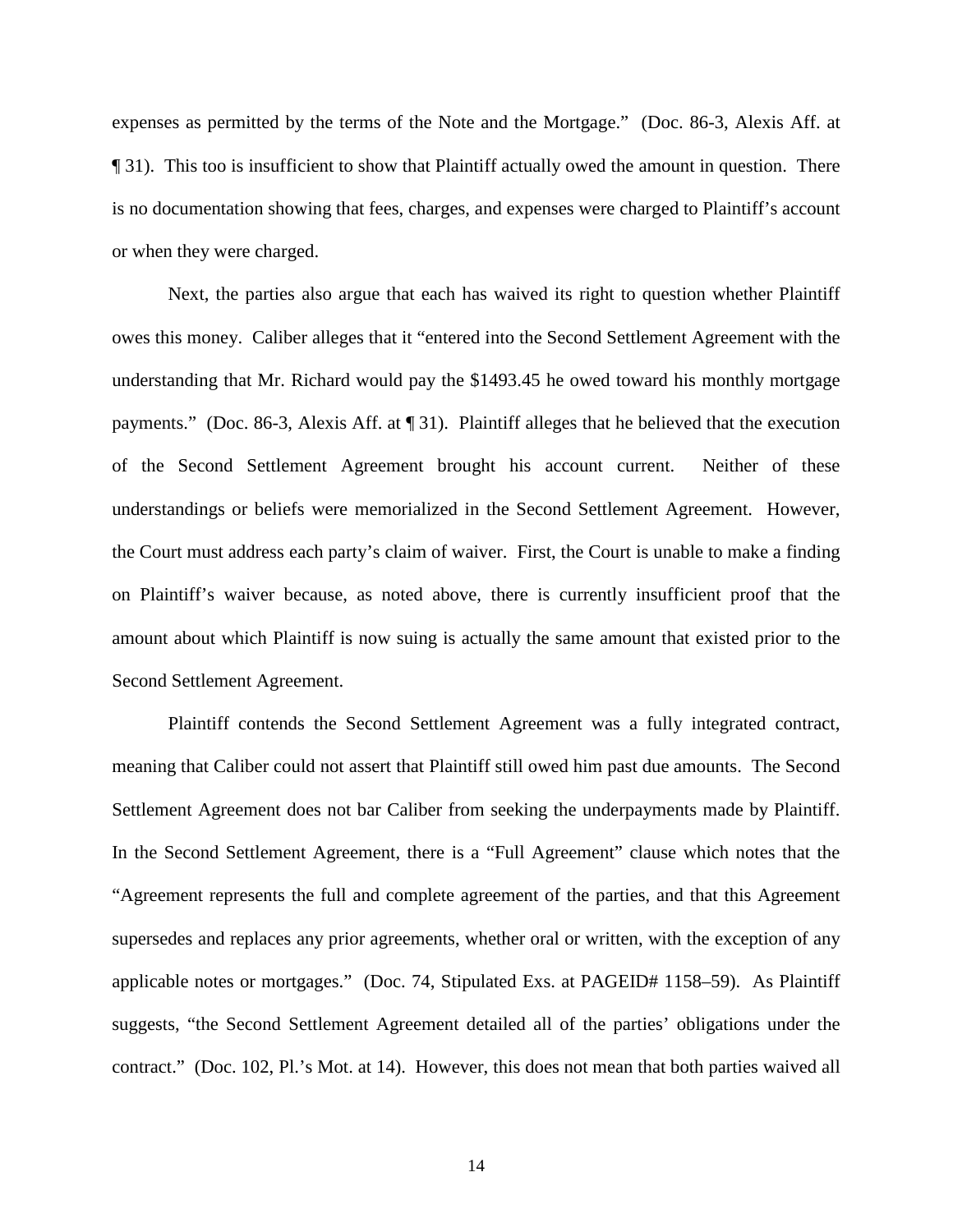other claims. Plaintiff asks the Court to read the merger clause as a waiver clause. But this contract did contain a waiver clause and Caliber waived no claims in it. (Doc. 74, Stipulated Exs. at PAGEID# 1158). In fact, the merger clause specifically exempts "any applicable notes or mortgages." *(Id.* at PAGEID# 1158–59). Accordingly, Caliber could continue to impose the obligations contained in the Mortgage against Plaintiff unless otherwise modified by the Second Settlement Agreement. One such obligation would be prompt and full payment as required by the mortgage which Defendants allege Plaintiff did not do.

Further, "[a] written integration clause is conclusive evidence that the parties intended the document to be the final and complete expression of their agreement." *ADR N. Am., L.L.C. v. Agway, Inc.*, 303 F.3d 653, 658 (6th Cir. 2002). An integration clause operates as a bar from a party later asserting that the contract contained more agreements than were included in the writing. It is clear from the documents submitted by both parties that there were outstanding issues of payment that were never agreed upon and the parties did not agree at the time the Second Settlement Agreement was signed. There is nothing in the contract where Defendants agree to waive Plaintiff's late payments or the fees for those late payments.

Accordingly, the Court **DENIES without prejudice** the Motions for Summary Judgment on the claims which relate to the underlying past due amount, specifically the \$1626.06 requested. These claims include Plaintiff's FDCPA claims under §§ 1692e(2)(A) and 1692e(5), which allege that Defendants could not seek that payment or foreclosure for his failure to pay that amount and Defendants' contract-based claims. Because the issue of whether the amount due was actually owed is dispositive for a significant number of claims, the Court **ORDERS** Defendants to provide sufficient evidence that the underpayments in 2014 directly led to the amount due that was sent to Plaintiff in March 2015. This evidence should include, but should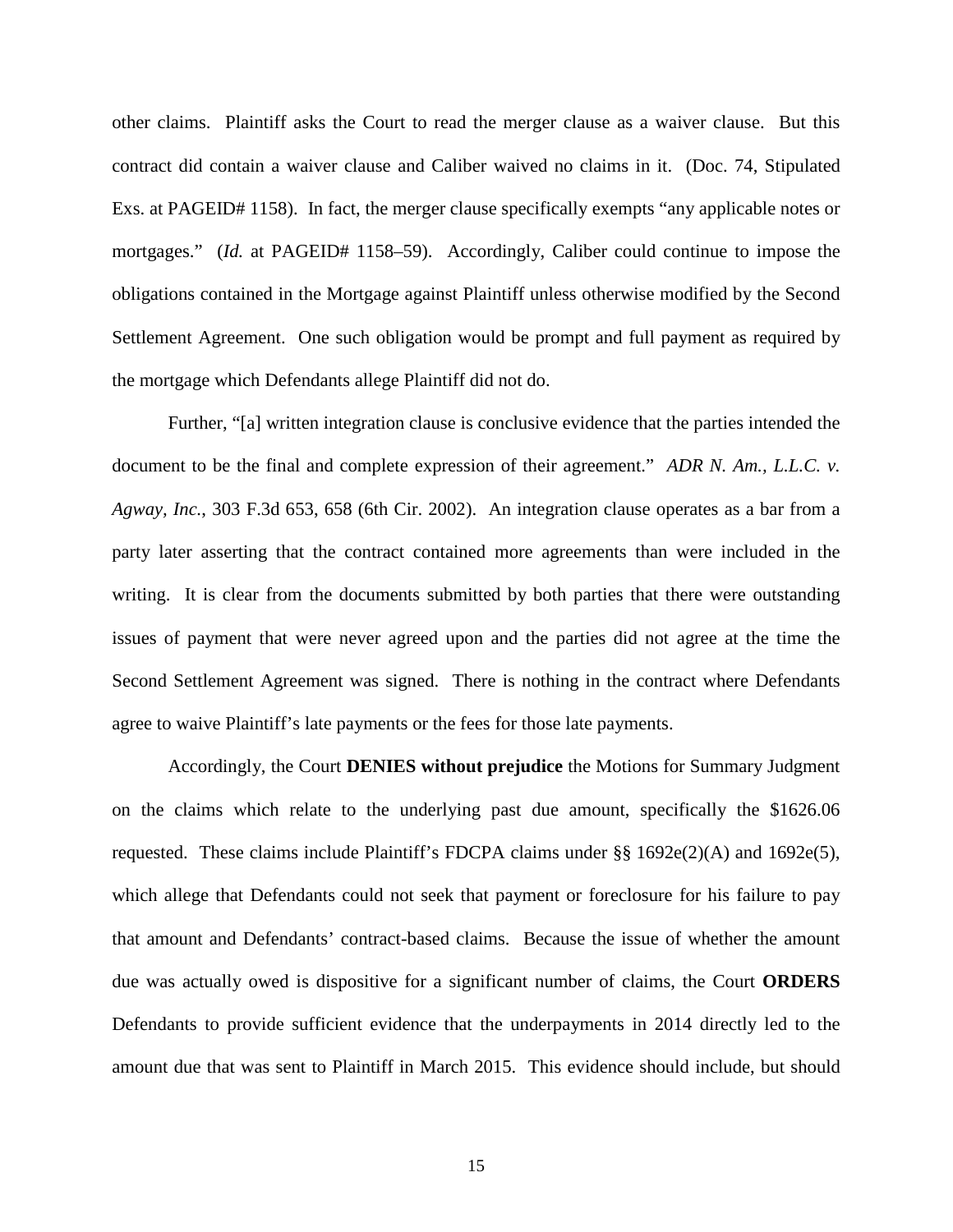not be limited to, documents evidencing the existence of the debt, documents evidencing the imposition of any fees or costs, and evidence which provides the dates of Plaintiff's changing amount due. The Court now moves to the remaining statutory claims.

## **B. FDCPA**

Plaintiff claims that Caliber violated the FDCPA in numerous ways, alleging that Caliber employed false or misleading means to collect a debt under 15 U.S.C. §§ 1692e(2) and (5), and that Caliber violated § 1692f by filing frivolous counterclaims and by seeking payments not discussed in the Second Settlement Agreement.

Most of Plaintiff's claims fall under the general umbrella of § 1692e. A § 1692e claim requires a showing of four elements: "(1) plaintiff must be a 'consumer' as defined by the Act; (2) the 'debt' must arise[ ] out of transactions which are 'primarily for personal, family or household purposes;' (3) defendant must be a 'debt collector' as defined by the Act; and (4) defendant must have violated § 1692e's prohibitions." *Wallace v. Wash. Mut. Bank*, F.A., 683 F.3d 323, 326 (6th Cir. 2012). Courts view potential violations of § 1692e through the least sophisticated consumer test. *Gionis v. Javitch, Block, Rathbone, LLP*, 238 F. App'x 24, 28 (6th Cir. 2007). "'The basic purpose of the least-sophisticated-consumer standard is to ensure that the FDCPA protects all consumers, the gullible as well as the shrewd.'" *Id.* (quoting *Clomon v. Jackson*, 988 F.2d 1314, 1318 (2d Cir. 1993)). There is no dispute that the first three elements are met. Plaintiff is a consumer who took out the loan for personal purposes and Caliber is a debt collector. The Court now addresses the fourth element of Plaintiff's remaining §§ 1692e and 1692f claims—whether Defendants violated those provisions.

## **1. Settlement Agreement**

Plaintiff contends the Second Settlement Agreement was a fully integrated contract, meaning that Caliber could not assert that Plaintiff still owed money and thus, violated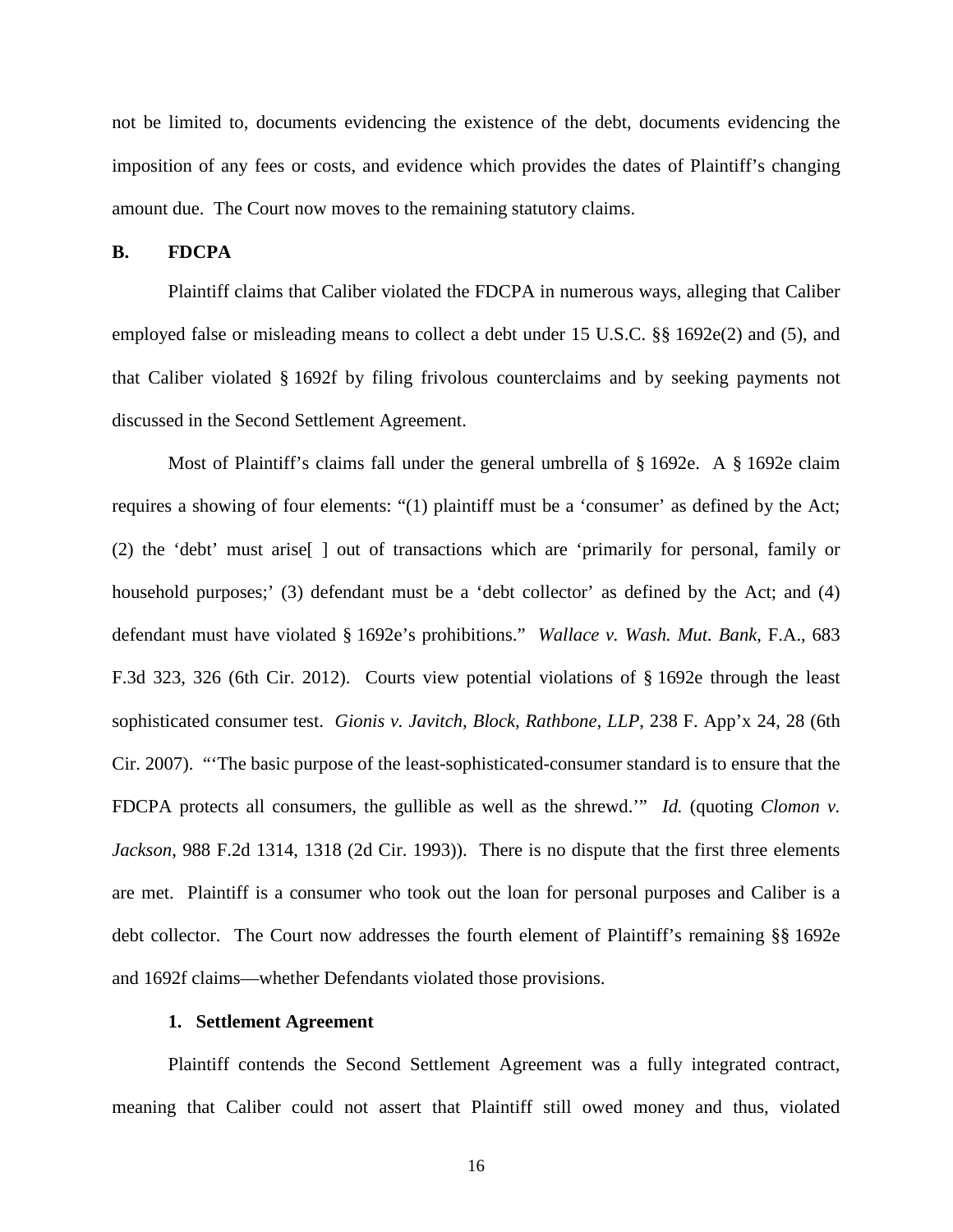§ 1692f(1). Section 1692f(1) prohibits the "collection of any amount . . . unless such amount is expressly authorized by the agreement creating the debt or permitted by law." Plaintiff's argument is not well taken simply because he does not allege that the Second Settlement Agreement was the agreement which created the debt. The payment sought by Caliber was expressly authorized by the Mortgage Agreement which is the document which created the debt. Even if Plaintiff could show the Second Settlement Agreement "created the debt" as required by § 1692f(1), the Second Settlement Agreement still does not bar Caliber from seeking the underpayments made by Plaintiff as discussed above in Section III.A.2.

### **2. Different Due Dates**

Plaintiff claims that "Caliber . . . violated  $\S 1692e(2)$ (A) by providing conflicting dates by which Mr. Richard had to pay the erroneous amount Caliber claimed was due." (Doc. 102, Pl.'s Mot. at 21). Presumably, Plaintiff is arguing that representing that the amount was due on two different days is a false representation of the legal status of the debt. Defendants argue that the confusion in dates was due to the due date falling on a legal holiday.

The first communication, on April 21, 2015, informed Plaintiff, "[t]o cure the default, you must pay the full amount of the default on this loan by 05/26/2015 (or if said date falls on a Saturday, Sunday, or legal holiday, then on the first business day thereafter)." (Doc. 74-1, Stipulated Exs. at PAGEID# 1261). The next letter stated, "[i]f you fail to make payment by May 24, 2015, this [reinstatement] offer has been revoked and foreclosure proceedings may continue and a foreclosure sale may occur." (*Id.* at PAGEID# 1267).

Plaintiff cites no case law which provides the Defendants' behavior is a violation of the FDCPA. In 2015, May 24th was the Sunday of Memorial day weekend, meaning Tuesday, May 26th, was the first business day of the week. Caliber argues that "[a] consumer willing to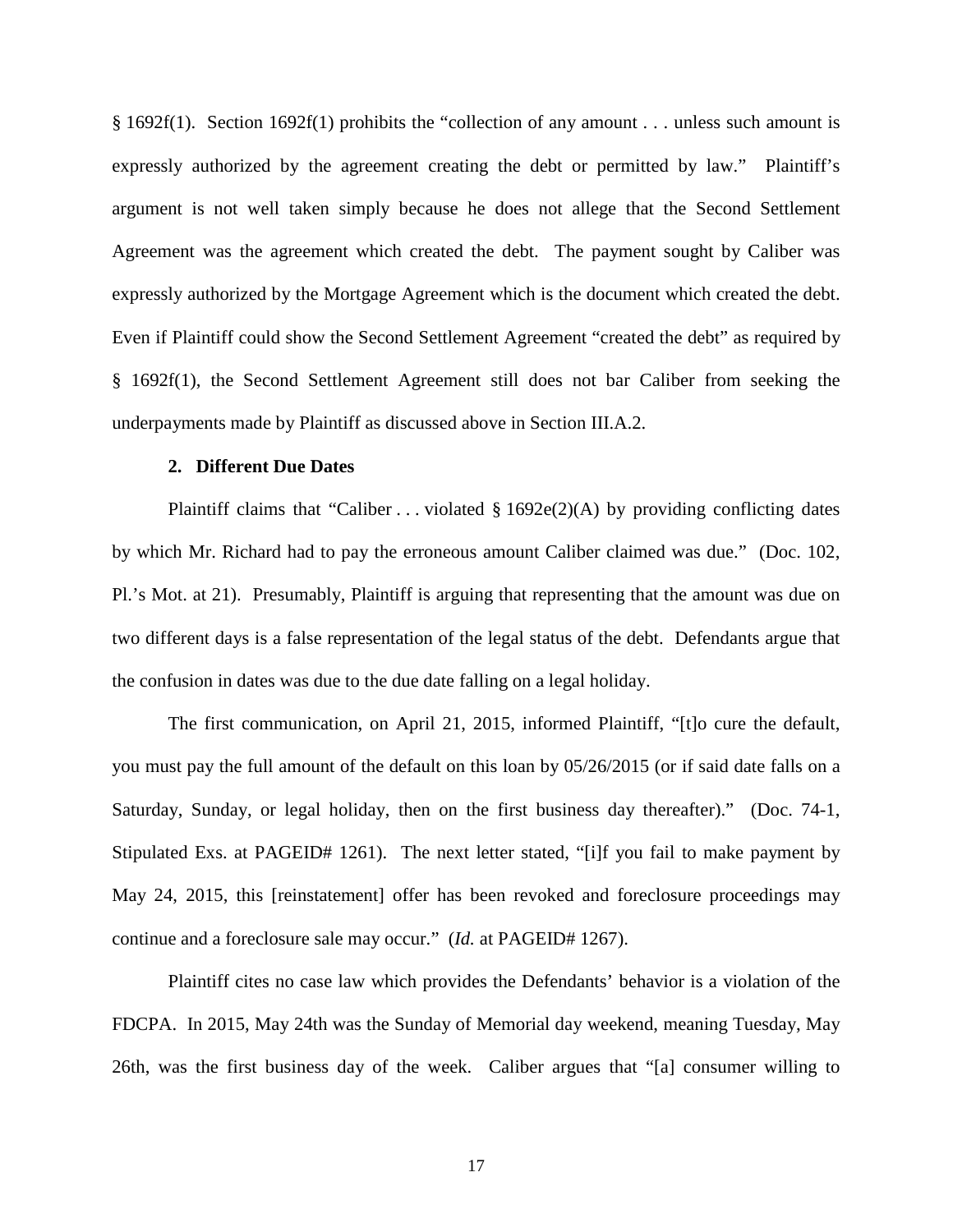'consider carefully' the contents of these communications would not be misled or confused," by the different dates. (Doc. 106, Defs.' Mem. Opp. at 16 (quoting *Grden v. Leikin Ingber & Winters PC*, 643 F.3d 169, 172 (6th Cir. 2011))). The Court disagrees and finds that these communications could be misleading to the least-sophisticated-consumer. The leastsophisticated consumer looking at these mailings would not know on which date the payment was due. If the payment was actually due on the 24th, the least-sophisticated consumer may believe that payment needs to be delivered by Friday, May 22nd, in order to pay before May 24th. If the payment was not actually due until May 26, 2015, then Defendants' communications were misleading in asking for payment sooner than was required. If the payment was actually due May 24th, then the earlier statement that payment was due on May 26th is also misleading because it may convince the consumer to make a late payment. These kinds of procedural missteps are why the FDCPA contains a bona fide error provision, but Defendants did not argue this was a bona fide error. Plaintiff is entitled to summary judgment on this claim.

#### **3. Credit Reporting**

Plaintiff also claims that Defendants committed a violation of § 1692e(5) which prohibits debt collectors from threatening "to take any action that cannot legally be taken or that is not intended to be taken." Plaintiff alleges that Defendants violated  $\S 1692e(5)$  by threatening to report his failure to pay to credit reporting agencies within sixty days of his challenge to his past due amount. Plaintiff argues that "after receiving Mr. Richard's April 15, 2015 QWR, Caliber could not legally report any adverse information about Mr. Richard's credit until June 14, 2015, at the very earliest (60 days from April 15, 2015)." (Doc. 102, Pl.'s Mot. at 21). Plaintiff alleges Caliber improperly threatened action twice. First, in the April 21, 2015 letter to Plaintiff, Caliber stated, "You are notified that this default and any other legal action that may occur as a result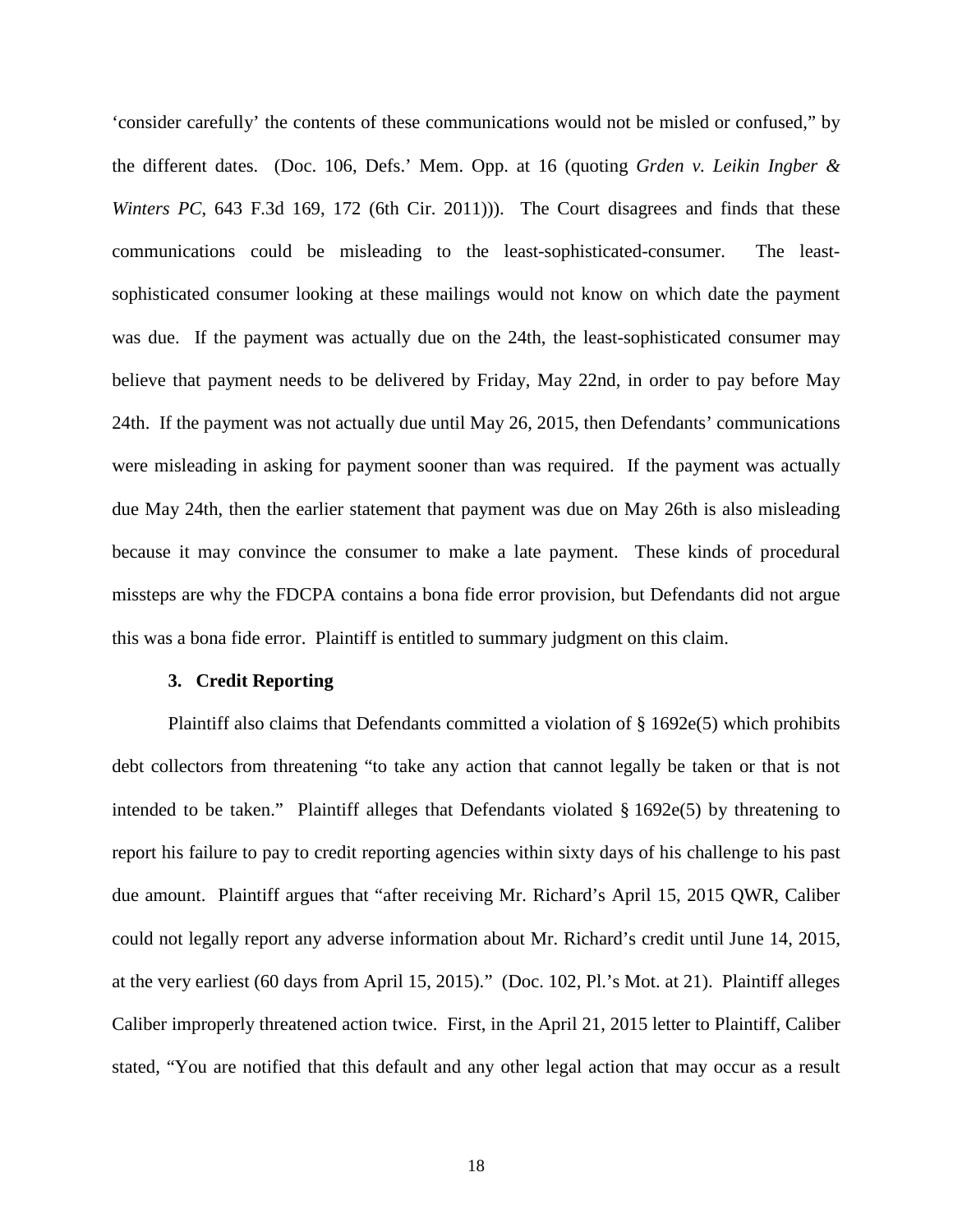thereof may be reported to one or more local and national credit reporting agencies by Caliber Home Loans, Inc." (Doc. 74, Stipulated Exs. at PAGEID#1262). Second, Caliber's May 1, 2015 past due notice stated "Late payments will be reported to the credit bureaus." (*Id.* at PAGEID# 1272).

Under 12 C.F.R. § 1024.35(i)(1), once a servicer receives a notice of error, "a servicer may not, for 60 days, furnish adverse information to any consumer reporting agency regarding any payment that is the subject of the notice of error." Plaintiff thus alleges that Caliber threatened to report his failure to pay to credit agencies within sixty days of the receipt of the Third QWR. Caliber argues that the language was not threatening imminent action and thus, neither letter violated the FDCPA. The Court agrees with Plaintiff. Caliber's statement that late payments "will be reported to the credit bureaus," when viewed within a letter informing Plaintiff that he was late in paying could clearly confuse the least-sophisticated consumer into believing that Caliber planned to report the late payment to the credit bureaus before 12 C.F.R. § 1024.35(i)(1) allowed Caliber to do so. Plaintiff is entitled to summary judgment on this claim.

### **4. Counterclaims**

Plaintiff last alleges that Defendants' filing of frivolous counterclaims is a retaliatory and abusive debt collection practice in violation of § 1692f. Although § 1692f does not specifically enumerate that frivolous court filings could be considered abusive, Plaintiff is correct that the examples in § 1692f are explicitly non-exhaustive. Neither party provides any case similar to Plaintiff's claim. The Sixth Circuit has considered similar issues and found that "even when viewed from the perspective of an unsophisticated consumer, the filing of a debt-collection lawsuit without the immediate means of proving the debt does not have the natural consequence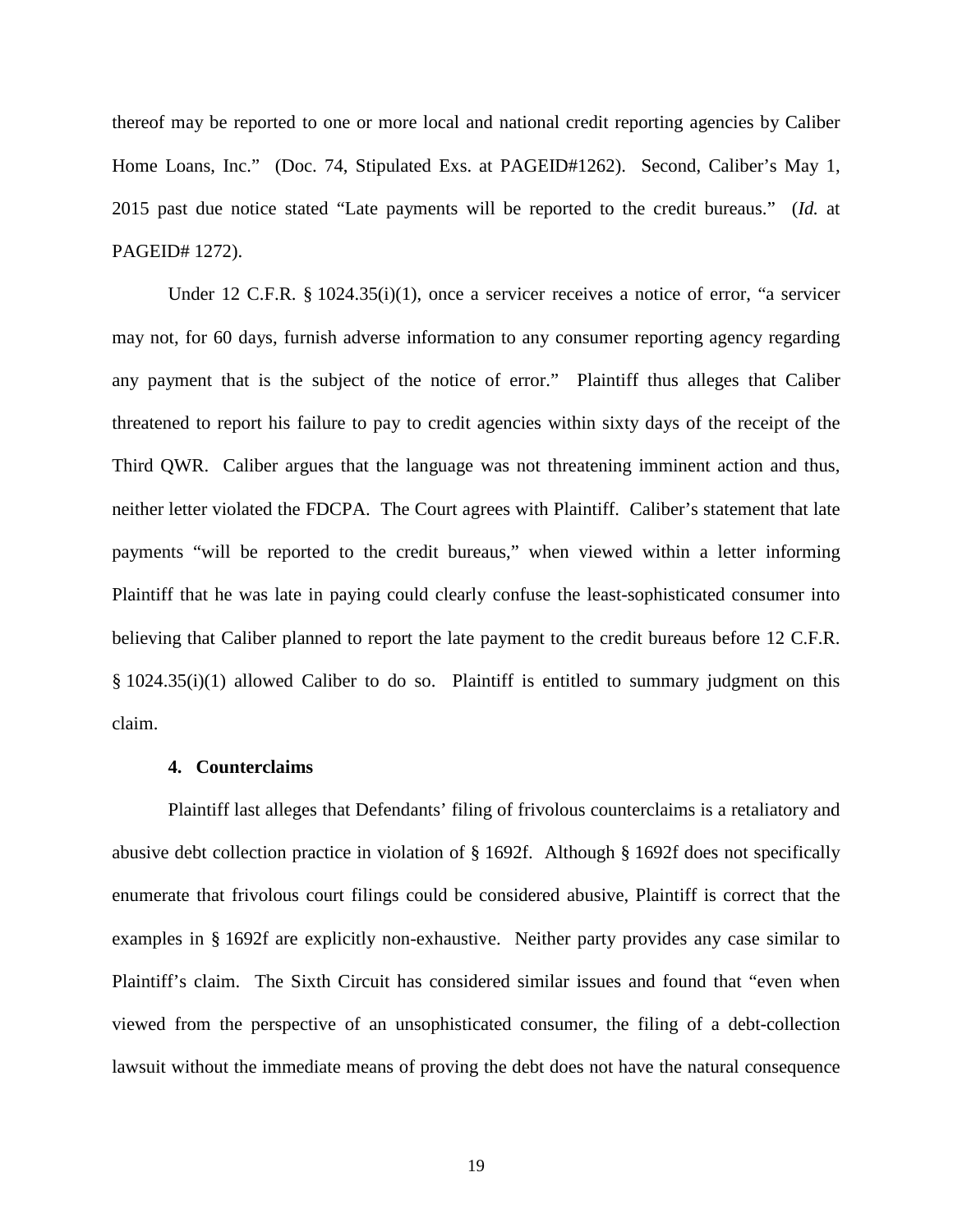of harassing, abusing, or oppressing a debtor." *Harvey v. Great Seneca Fin. Corp.*, 453 F.3d 324, 330–31 (6th Cir. 2006). The *Harvey* court also found that "*[a]ny* attempt to collect a defaulted debt will be unwanted by a debtor, but employing the court system in the way alleged by Harvey cannot be said to be an abusive tactic under the FDCPA." *Id.* (emphasis in original). Although *Harvey* considered claims under § 1692d, the Court finds that the counterclaims in this case were not abusive because they were not frivolous or completely unwarranted. In fact, this Court has already confirmed the Magistrate Judge's finding "that it was 'objectively reasonable for Defendants to assert their counterclaims at the time of their pleading.'" (Doc. 108, June 14, 2017 Order at 2 (quoting Doc. 94, April 24, 2017 Report and Rec. at 5)). Accordingly, Defendants' Motion for Summary Judgment as to Plaintiff's FDCPA claim regarding Defendants' counterclaims is **GRANTED**.

### **C. RESPA**

Plaintiff alleges that Defendants violated RESPA by failing to respond to his Third QWR in a timely and adequate manner. He alleges that Caliber's response was late and failed to mention the name, address, and telephone number of his note's owner and that it did not identify the name of the master servicer of the note. Defendants argue that Caliber did not have to respond to the Third QWR because it was sent to the wrong address, and that even if Caliber did have to respond, then Caliber's response was adequate to satisfy RESPA.

RESPA is a remedial statute designed "to insure that consumers throughout the Nation are provided with greater and more timely information on the nature and costs of the settlement process and are protected from unnecessarily high settlement charges caused by certain abusive practices that have developed in some areas of the country." 12 U.S.C. § 2601. Upon receipt of a QWR, a servicer must acknowledge "receipt of the correspondence within 5 days" and respond within 30 days by making appropriate corrections to the borrower's account or, after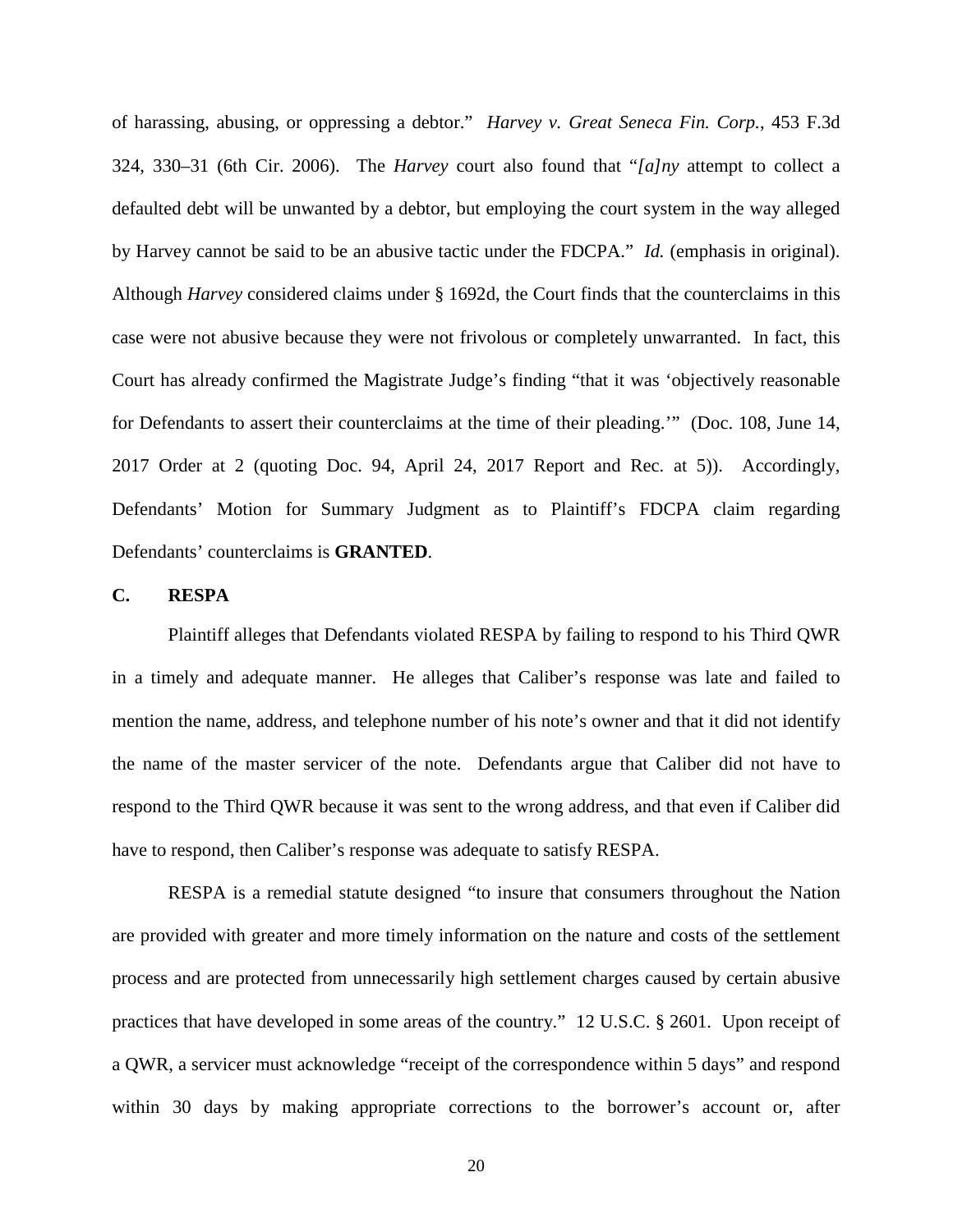investigation, providing a written explanation including "a statement of reasons the servicer believes the account is correct" or any other information requested by the borrower. 12 U.S.C. §§ 2605(e)(1)(A), (e)(2). "[T]o state a viable claim under RESPA, a plaintiff must show that he sent a correspondence which met the requirements of a QWR, that the servicer failed to timely respond, and that this failure caused plaintiff actual damages." *Jestes v. Saxon Mortg. Servs., Inc.*, No. 2:11-00059, 2014 WL 1847806, at \*5 (M.D. Tenn. May 8, 2014) (citing *Williams v. Wells Fargo Bank, N.A.*, 560 F. App'x 233, 241 (5th Cir. 2014)).

The first requirement for Plaintiff's RESPA claim is that he can prove he sent a QWR to Defendants. A QWR must be a written request that identifies the borrower and "includes a statement of the reasons for the belief . . . that the account is in error or provides sufficient detail to the servicer regarding other information sought by the borrower." 12 U.S.C. § 2605(e)(1)(B). The Department of Housing and Urban Development promulgated "Regulation X" to implement RESPA and the Consumer Financial Protection Bureau adopted Regulation X when it took over the consumer protection function under RESPA. Regulation X provides that "[a] servicer may, by written notice provided to a borrower, establish an address that a borrower must use to request information in accordance with the procedures in this section." 12 C.F.R. § 1024.36. The Second and Tenth Circuits have both held that "'Regulation X's grant of authority to servicers to designate an exclusive address is a permissible construction of RESPA,' and thus '[f]ailure to send the [request] to the designated address . . . does not trigger the servicer's duties under RESPA.'" *Roth v. CitiMortgage Inc.*, 756 F.3d 178, 181–82 (2d Cir. 2014) (quoting *Berneike v. CitiMortgage, Inc.*, 708 F.3d 1141, 1148–49 (10th Cir. 2013)). At least two other courts have held that sending a letter to a servicer's attorney is insufficient to trigger a servicer's duty to respond. *Stein v. Nat'l City Bank*, No. CIV. 09-1995, 2010 WL 5559528, at \*5 (D. Minn. Nov.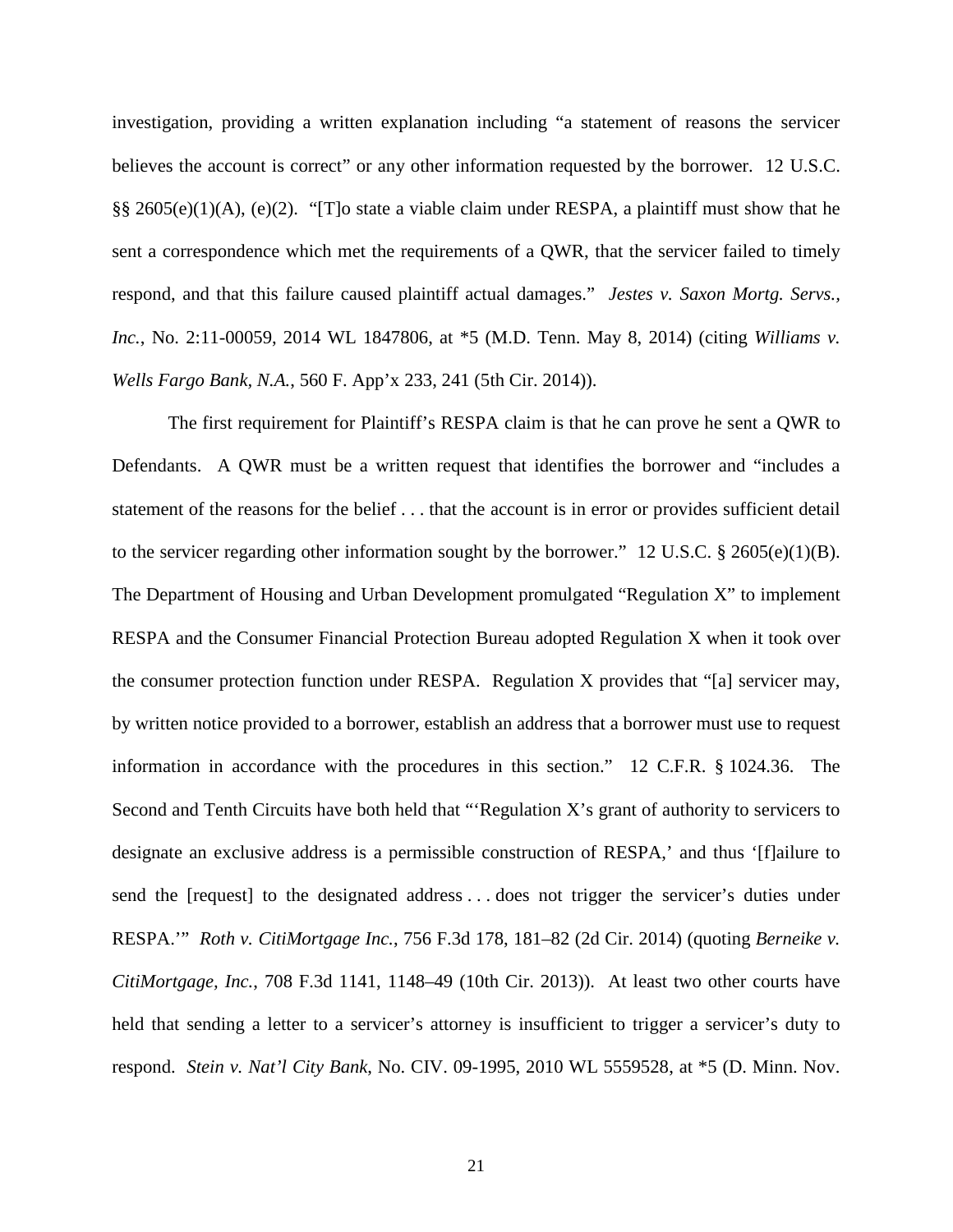22, 2010), R&R adopted *sub nom*., *Stein v. Chase Home Fin., LLC*, No. CIV. 09-1995, 2011 WL 70710 (D. Minn. Jan. 7, 2011), aff'd, 662 F.3d 976 (8th Cir. 2011); *Bally v. Homeside Lending, Inc.*, No. 02 C 5799, 2005 WL 2250856, at \*3 (N.D. Ill. Sept. 8, 2005).

Defendants allege that they designated a specific address for the receipt of QWRs in accordance with Regulation X. Plaintiff does not dispute that Caliber designated an address in its March 2015 mortgage statement, and instead argues that strict enforcement of Regulation X in this case essentially strips Plaintiff of his ability to use an attorney. However, the Ohio Rules of Professional Conduct consider such situations in the comments to Rule 4.2. Although it is true that Plaintiff's attorney could not contact Caliber as it knew Caliber was represented in this matter and Plaintiff's attorney did not have permission, the comments make clear that Rule 4.2 does not bar "a lawyer . . . from advising a client concerning a communication that the client is legally entitled to make." Rules of Prof. Conduct 4.2, cmt. 4. Client to client communication is a communication a client is legally entitled to make. *Id.* In fact, Plaintiff's attorney did not cite inability to use counsel when the parties discussed this specific mailing. Instead, he stated that "Mr. Richard's efforts to communicate with Caliber only result in frustration as evidenced by the history of litigation between the parties." (Doc. 74-1, Stipulated Exs. at PAGEID# 189–190). Despite Folland's suggestion that Plaintiff contact Caliber directly, Gerling mailed the purported QWR to Folland. The Court agrees with the Second and Tenth circuits that Plaintiff's failure to mail the QWR to the correct address forecloses his RESPA claim. Defendants' Motion regarding Plaintiff's RESPA claim is **GRANTED**.

## **D. TILA**

Plaintiff's TILA claim is brought only against VOLT because "TILA expressly exempts servicers from liability unless the servicer was also a creditor or a creditor's assignee." *Marais v. Chase Home Fin. LLC*, 736 F.3d 711, 719 (6th Cir. 2013). Plaintiff alleges that liability should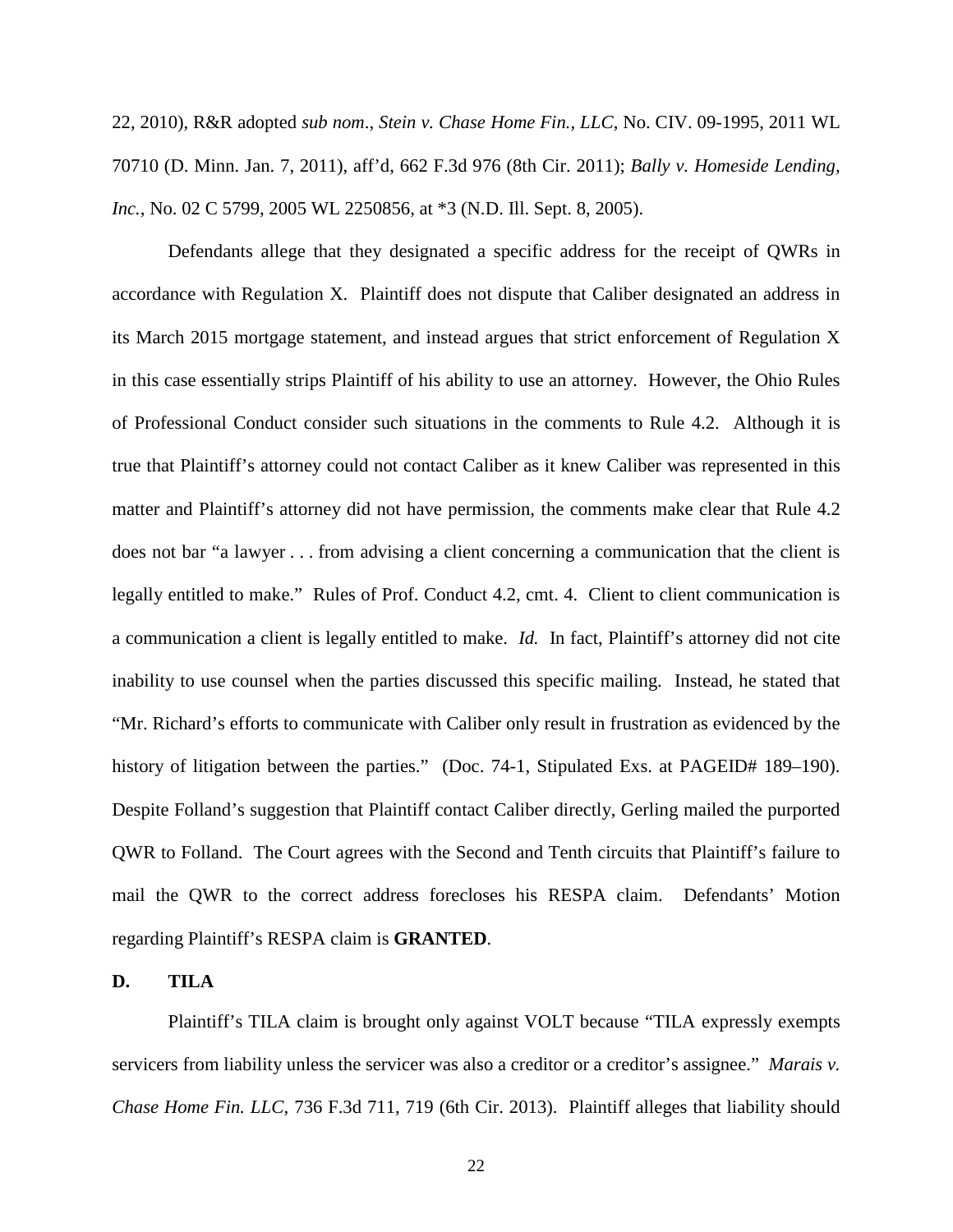be found against VOLT because its servicer, Caliber, failed to provide obligated information and that "[e]ven technical or minor violations of TILA impose liability on the lender." (Doc. 102, Pl.'s Mot. at 24 (citing *Weeden v. Auto Workers Credit Union, Inc.*, No. 97-3073, 173 F.3d 857, 1999 WL 191430, at \*4 (6th Cir. March 19, 1999))). VOLT argues that it provided the statutorily obligated information when it provided Plaintiff with the name of the trust holding Plaintiff's mortgage, VOLT's counsel's phone number and address, and by repeatedly providing "the name of the Trust and Caliber's address and phone number." (Doc. 86, Defs.' Mot. at 18 (citing Doc. 86-3, Alexis Aff. at Exs. 12 and 16)). Caliber also argues that the response to Plaintiff identified its own address and phone number as the contact information for the Trust.

TILA requires that upon "[u]pon written request by the obligor, the servicer shall provide the obligor, to the best knowledge of the servicer, with the name, address, and telephone number of the owner of the obligation or the master servicer of the obligation." 15 U.S.C. § 1641(f)(2). The Sixth Circuit has been exceedingly clear that "TILA is a remedial statute and, therefore, should be given a broad, liberal construction in favor of the consumer." *Begala v. PNC Bank, Ohio, Nat. Ass'n*, 163 F.3d 948, 950 (6th Cir. 1998), as amended (Mar. 26, 1999).

Plaintiff's QWR clearly requested "the name, address, and telephone number of the owner of their note, plus the name of the master servicer of their note" in accordance with TILA. (Doc. 74-1 Stipulated Exs. at PAGEID# 1256). There is no question that Caliber's response identified the name of the owner of the note. Caliber's notification of default to Richard stated that the default notice was sent "on behalf of Volt RPL XI Asset Holdings Trust . . . ." (*Id.* at Ex. 16, PAGEID# 2417). Caliber's document explicitly stated that it was a response to the Third QWR does not mention VOLT. (Doc. 74-1, Stipulated Exs. at PAGEID# 1274–75). Plaintiff argues that these are insufficient to satisfy TILA because the letters do not specifically state that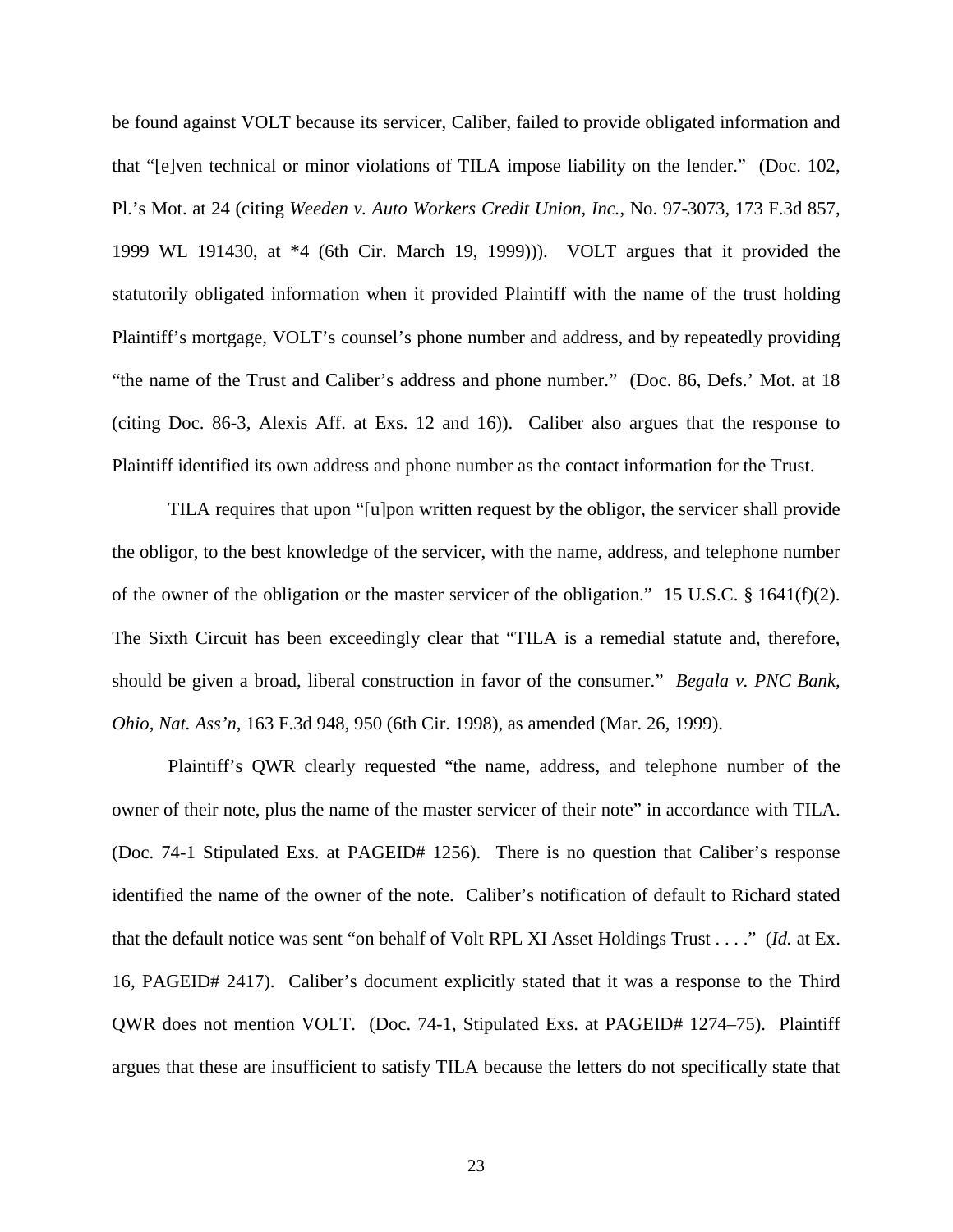the owner of the loan is VOLT. Plaintiff points to no case law or portion of TILA requiring the response to be so explicit and the Court finds that no such requirement exists. The statute only requires that the servicer "provide . . . the name . . . of the owner of the obligation." 15 U.S.C. § 1641(f)(2). The Court also agrees with *Justice v. Ocwen Loan Servicing*, No. 2:13-CV-165, 2015 WL 235738, at \*14 (S.D. Ohio Jan. 16, 2015) (Sargus, J.) in holding that identification of the owner as a trust is sufficient to state the owner of the trust, even if the responses does not specifically state that the trust is the owner.

Defendants next argue that providing the address and contact information for both Caliber and VOLT's counsel was sufficient to satisfy Plaintiff's requests. Defendants argue that its QWR response in June 2013 sufficiently provided Plaintiff with the information requested and that it did not need to provide the new information as Plaintiff was well aware Caliber serviced the loan. Alternatively, Defendants argue that the proper contact information for Caliber was Defendants' counsel's information. The Court finds no support for either of Defendants' arguments. As Alexis readily admits, loans in the mortgage industry can change owners quickly. (Doc. 82-1, Alexis Dep. at 74). TILA does not require that Plaintiff be uninformed in order to be allowed to request information or that the servicer should provide the best contact information. TILA requires that lenders provide the address and telephone number of the owner of the note. 15 U.S.C. § 1641(f)(2). Regardless of whether the proper contact information was Defendants' counsel or Caliber, TILA requires the name and address of the owner, not the contact information of a note owner's surrogates, assignees, or agents. As in *Justice*, whether Plaintiff had knowledge of VOLT's address and phone number is relevant to the damages calculations in this case, not whether VOLT complied with TILA. *Justice*, 2015 WL